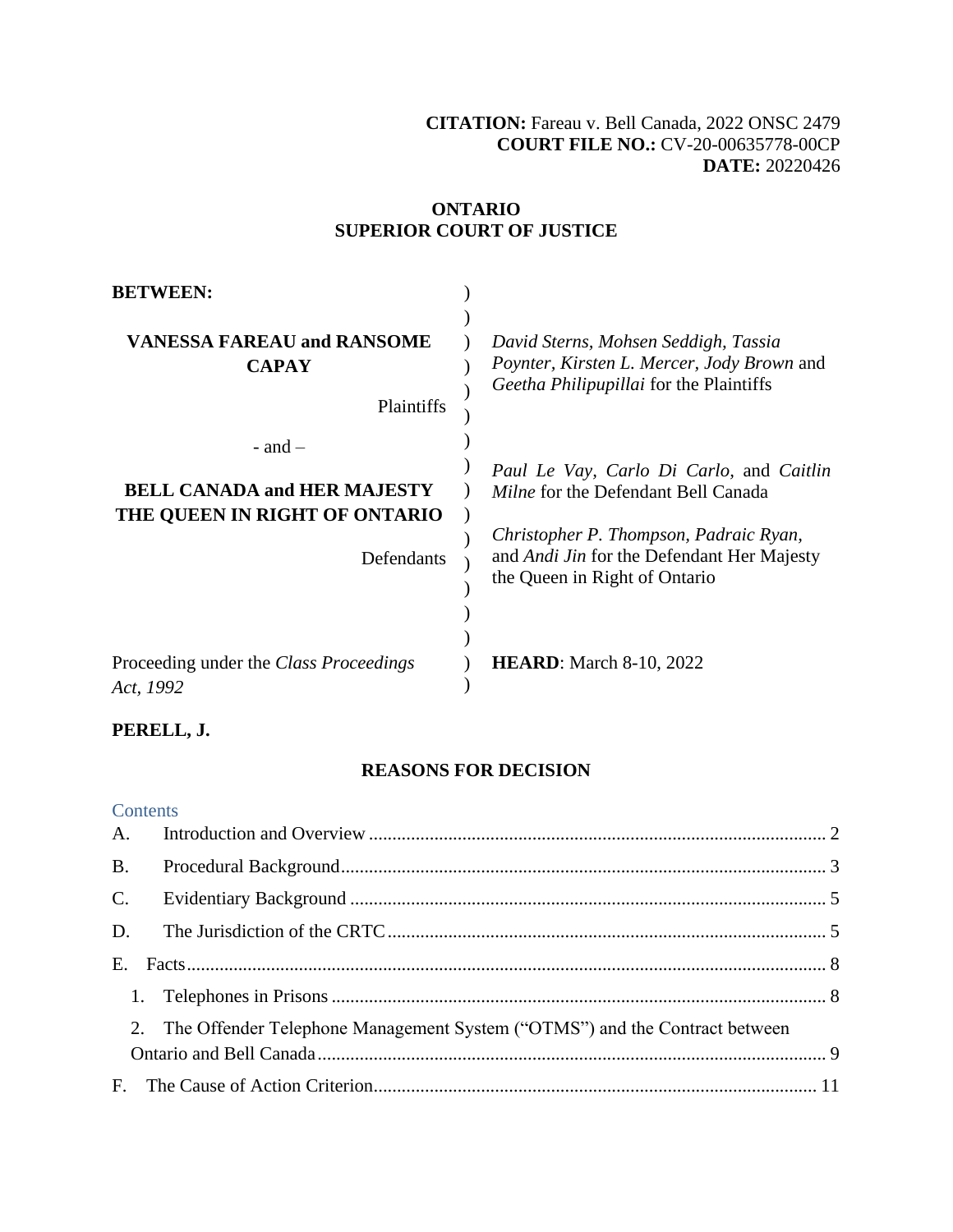## <span id="page-1-0"></span>**A. Introduction and Overview**

[1] The Plaintiff Vanessa Fareau was a prisoner at an Ontario correctional facility. The Plaintiff Ransome Capay's son, Adam, was a prisoner at an Ontario correctional facility. Pursuant to the *Class Proceedings Act, 1992,*<sup>1</sup> Ms. Fareau and Mr. Capay bring a proposed class action on behalf of all prisoners in Ontario prisons and everyone who paid for a collect call originating from an Ontario prison, including consumers and non-consumers.

[2] The essential grievance of the Plaintiffs and the putative Class Members is that from June 1, 2013 to July 29, 2021 prisoners in Ontario's correctional facilities were only allowed to make collect telephone calls and only on a phone service provided by Bell Canada. Bell charged for the collect calls at what is alleged to be unconscionable rates and in a manner that is alleged to breach the *Telecommunications Act,<sup>2</sup>* and Ontario's *Consumer Protection Act, 2002*<sup>3</sup> and the analogous consumer statutes in other provinces. Ontario took a share of Bell's charges for the collect calls, and this taking is alleged to be *ultra vires* taxation, being an indirect tax outside a province's right to levy only direct taxes under the *Constitution Act, 1867*. 4

[3] Ms. Fareau and Mr. Capay plead the following causes of action against Bell: (a) breach of the *Telecommunications Act*; (b) unjust enrichment; (c) breach of consumer protection legislation; and (d) unconscionable contracts. Ms. Fareau and Mr. Capay plead the following causes of action against Ontario: (a) breach of the *Telecommunications Act*; (b) unjust enrichment; (c) breach of fiduciary duty; and (d) imposition of an *ultra vires* tax.

[4] Ms. Fareau and Mr. Capay move for certification of their proposed class action. Bell Canada and Ontario resist certification. In addition, the Defendants bring jurisdiction motions for a stay of the Plaintiffs' action as within the jurisdiction of the Canadian Radio and Television Commission ("CRTC").

[5] For the reasons that follow, after I rule on the Plaintiffs' imposition of an unlawful tax cause of action and their statutory cause of action under s. 72(1) of the *Telecommunications Act*, I shall permanently stay the Plaintiffs' other claims against Bell and Ontario. Their claims should be dealt with by the CRTC. It is plain and obvious that: (a) there is no viable cause of action for

 $1$  S.O. 1992, c. 6.

<sup>2</sup> S.C. 1993, c.38.

<sup>3</sup> S.O. 2002, c 30, Sched A.

<sup>4</sup> 30 & 31 Vict., c. 3.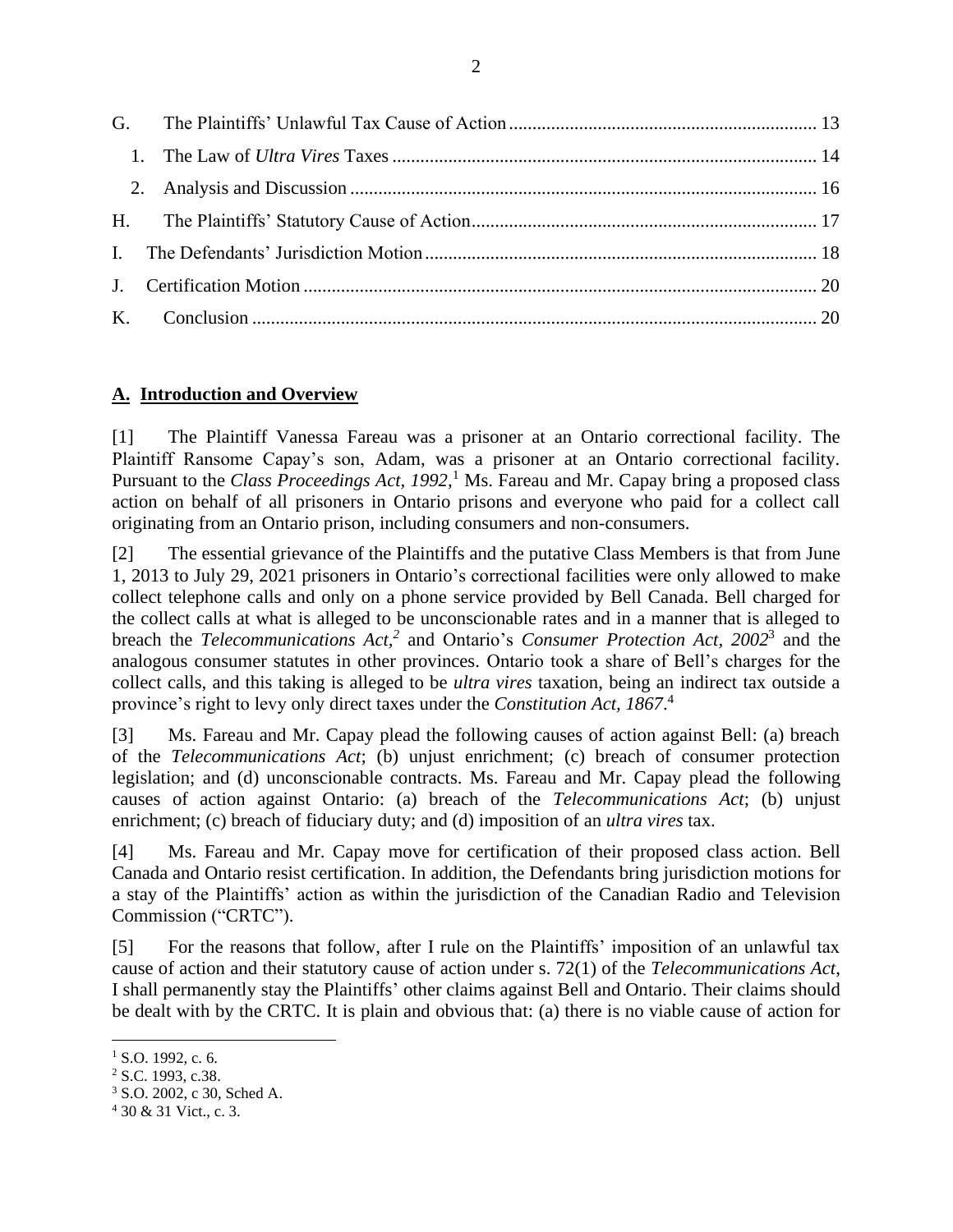an unconstitutional indirect tax; and (b) there is no viable statutory cause of action pursuant to s. 72(1) of the *Telecommunications Act.* The Plaintiffs' other claims should be addressed by the CRTC.

### <span id="page-2-0"></span>**B. Procedural Background**

[6] Ms. Fareau and Mr. Capay commenced this proposed class action against Ontario and Bell on **February 5, 2020**. Proposed Class Counsel are **Sotos LLP** and **Goldblatt Partners LLP**.

[7] On **August 14, 2020**, Ms. Fareau and Mr. Capay delivered a Fresh as Amended Statement of Claim.

[8] On **January 6, 2021**, Ms. Fareau and Mr. Capay delivered their motion record for certification.

[9] On **January 21, 2021**, Bell delivered a Demand for Particulars.

[10] On **February 1, 2021**, Ms. Fareau and Mr. Capay delivered a Response to the Demand for Particulars.

[11] On **June 30, 2021**, Bell served a responding record and cross-motion record in response to the Plaintiffs' certification motion and in support of Bell's cross-motion seeking to dismiss the Plaintiffs' action on jurisdictional grounds.

[12] On **June 30, 2021**, Ontario served a responding record in the certification motion and brought a cross-motion to stay the action on jurisdictional grounds.

[13] On **August 25, 2021**, Ms. Fareau and Mr. Capay delivered an Amended Fresh as Amended Statement of Claim.

[14] Ms. Fareau and Mr. Capay propose the following class definition:

All persons in Canada who made a Collect Call or accepted and/or paid for a Collect Call from a person in custody or otherwise in an Ontario correctional Facility through the Offender Telephone Management System between June 1, 2013 and the certification of this lawsuit as a class action or such other time as the Court deems appropriate.

[15] Ms. Fareau and Mr. Capay propose the following common issues:

*Breach of the Ontario Consumer Protection Act and Equivalent Consumer Protection Legislation*

(1) Does the Consumer Protection Legislation apply to the claims of the plaintiffs and Class Members?

(2) Did the defendant Bell Canada ("Bell") make, approve and/or authorize any false, misleading or deceptive representations ("Representations") within the meaning of the Consumer Protection Legislation?

(3) If the answer to common issue 2 is Yes, what are the Representations?

(4) If the answer to common issues 2-3 is Yes, are Class Members entitled to rescission or the recovery of damages and other monetary remedies, or both?

(5) Are the Class Members entitled, to the extent necessary, to a waiver of any notice requirements under the Consumer Protection Legislation?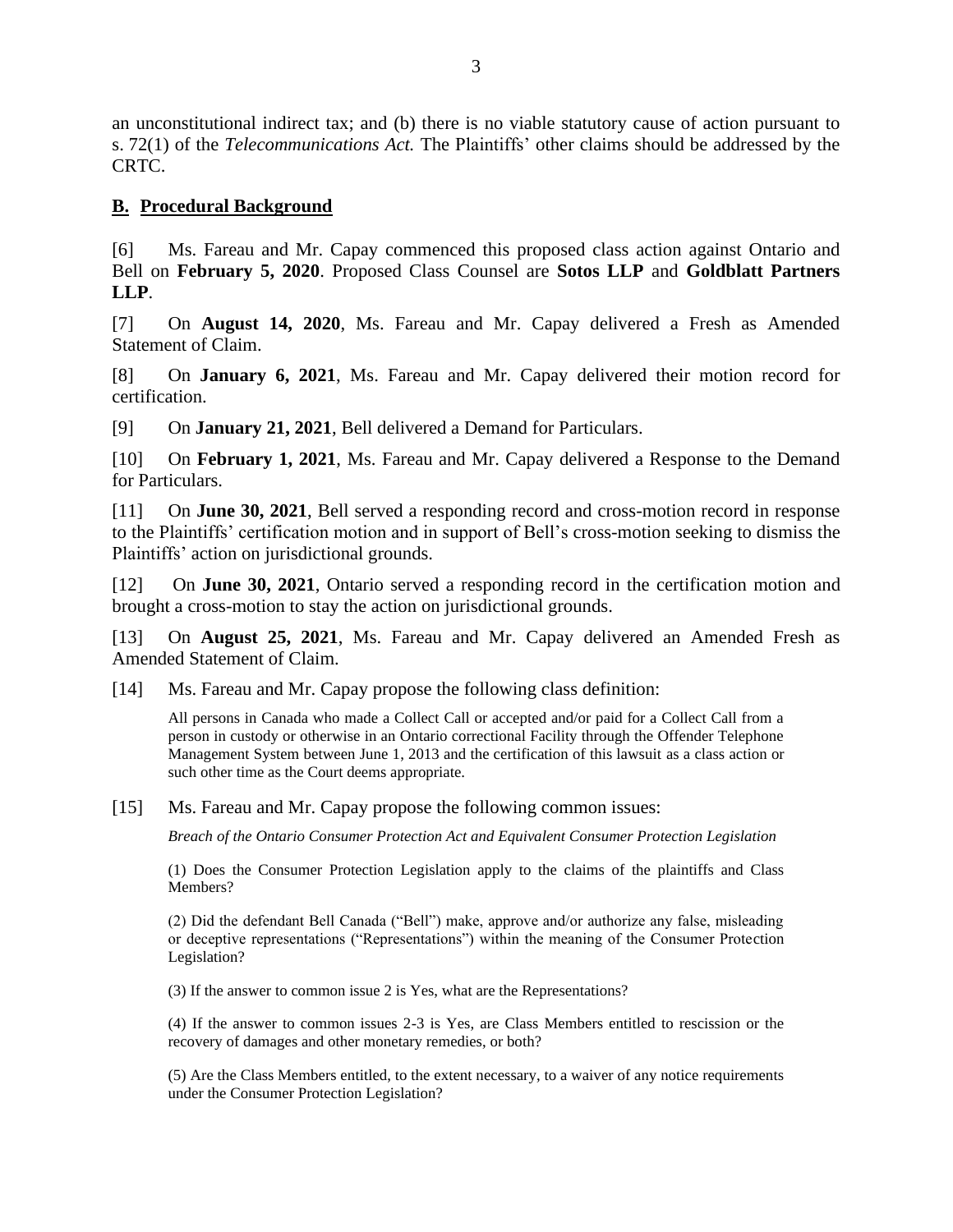#### *Unconscionable Rates*

(6) Did Bell enter into a contract with the Class Members for each Collect Call through the OTMS?

(7) If the answer to common issue 6 is Yes, were these contracts one-sided contracts of adhesion?

(8) If the answer to common issues 6-7 is Yes, did these contracts impose improvident rates and other amounts on the Class?

(9) If the answer to common issues 6-8 is Yes, were these contracts unconscionable and therefore invalid?

#### *Breach of the Telecommunications Act*

(10) Did the defendants or either of them fail to disclose information regarding the rates and other amounts charged to Class Members for Collect Calls through the OTMS as directed by the CRTC, contrary to section 24 of the *Telecommunications Act*?

(11) Did the defendant Her Majesty the Queen in right of Ontario ("Crown") fail to require that Bell comply with the *Telecommunications Act*?

(12) Did Class Members suffer loss and damage as a result of the defendants' conduct contrary to the *Telecommunications Act*?

#### *Unlawful Taxes*

(13) Were the Commissions collected by the Crown on the OTMS Collect Calls an indirect tax outside the legislative authority of the Crown under s.92(2) of the *Constitution Act, 1867*?

(14) Alternatively, were the Commissions collected by the Crown on the OTMS Collect Calls unlawful on the ground that they were imposed by a body other than the Legislature of Ontario in contravention of s. 90 (incorporating by reference ss. 53 and 54 of the *Constitution Act, 1867*?

(15) If the answer to common issue 13 or 14 is Yes, should the Crown not be allowed to retain the Commissions?

#### *Breach of Fiduciary Duty*

(16) Did the Crown owe the plaintiffs and/or Class Members who were Prisoners in Ontario Facilities a fiduciary duty?

(17) If the Crown owed a fiduciary duty, did the Crown breach that duty by allowing Bell to charge the rates and other amounts on Collect Calls through the OTMS?

#### *Remedy and Damages*

(18) Are the defendants or either of them liable for damages to the Class for breach of Consumer Protection Legislation, the imposition of unconscionable terms, breach of the *Telecommunications Act*, unlawful taxation, and/or breach of fiduciary duty?

(19) Is this an appropriate case for the defendants to disgorge profits?

(20) Are the defendants liable for punitive, exemplary, or aggravated damages?

(21) Can the court assess damages in the aggregate, in whole or in part, for the Class? If so, what is the amount of the aggregate damage assessment(s) and who should pay it to the Class?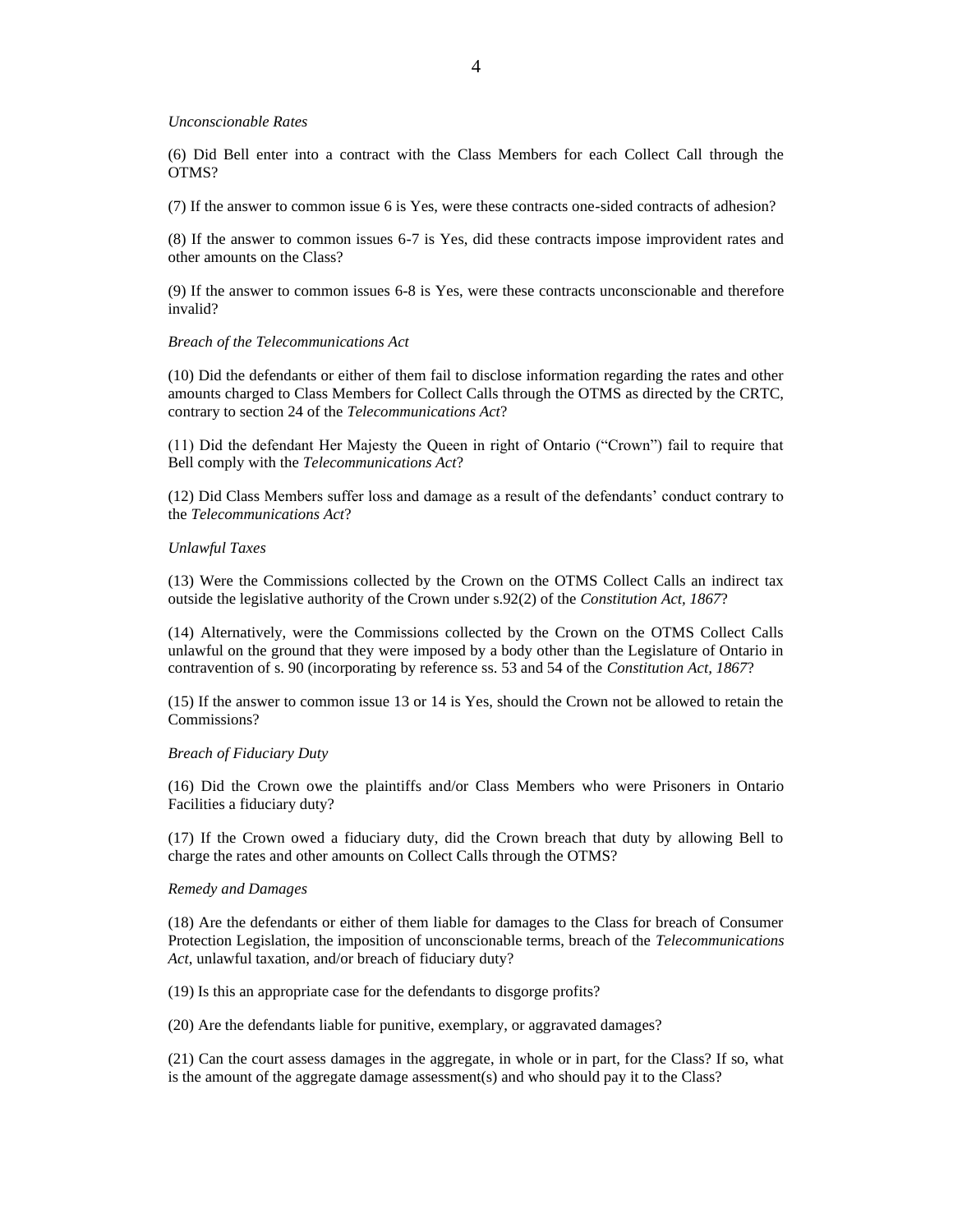(22) Should the defendants, or either of them, pay the costs of administering and distributing any amounts awarded under ss. 24 and 25 of the CPA? If so, who should pay what costs, in what amount and to whom?

(23) Should the defendants, or any of them, pay prejudgment and postjudgment interest? If so, at what annual interest rate? Should the interest be simple or compound?

(24) Has the conduct of the defendants, or either of them, resulted in an unjust enrichment? If yes, is restitution an appropriate remedy?

## <span id="page-4-0"></span>**C. Evidentiary Background**

[16] Ms. Fareau and Mr. Capay supported their certification motion and defended the crossmotions with the following evidence:

- Affidavits of **Nadine Blum** dated December 21, 2020 and May 13, 2021. Ms. Blum is a lawyer at Goldblatt Partners LLP, co-Class Counsel.
- Affidavit of **Ransome Capay** dated December 15, 2020. He was cross-examined. Mr. Capay is a proposed Representative Plaintiff. He is a resident of the Lac Seul First Nation. For approximately 4.5 years, his son, Adam Capay, was held in pre-trial custody at the Thunder Bay Correctional Jail and the Kenora Jail in administrative segregation (solitary confinement).
- Affidavit of **Douglas Dawson** dated January 5, 2021. Mr. Dawson is the president and owner of Competitive Communications Group, LLC, an American telecommunications consulting firm located in North Carolina. He was retained as an expert to determine benchmark prices for long-distance and local calls originating in Ontario prisons.
- Affidavit of **Vanessa Fareau** dated December 17, 2020. Ms. Fareau is a proposed Representative Plaintiff. She is a resident of Gatineau Québec. She was incarcerated at Ottawa-Carleton Detention Centre in 2015 for two months having been denied bail on criminal charges. She was cross-examined.

[17] Bell resisted the certification motion and supported its cross-motion with the following evidence:

- Affidavits of **Paul Gortana** dated June 30, 2021 and October 1, 2021. Mr. Gortana is the Director, Sales – Ontario Public Sector at Bell Canada. He was cross-examined.
- Affidavits of **Pierre-Luc Herbert** dated June 30, 2021, October 1, 2021, and November 22, 2021. Mr. Herbert is the Assistant General Counsel at BCE Inc., the parent company of Bell Canada. His responsibilities include advising with respect to the regulatory framework of telecommunications services. He was cross-examined.

# <span id="page-4-1"></span>**D. The Jurisdiction of the CRTC**

[18] The CRTC is an agency formed pursuant to the *Canadian Radio-television and Telecommunications Act*. <sup>5</sup> Among other things, it administers the *Telecommunications Act.*  Courts recognize a broad and generous interpretation of the CRTC's mandate to which the courts

<sup>5</sup> S.C. 1985, c C-22.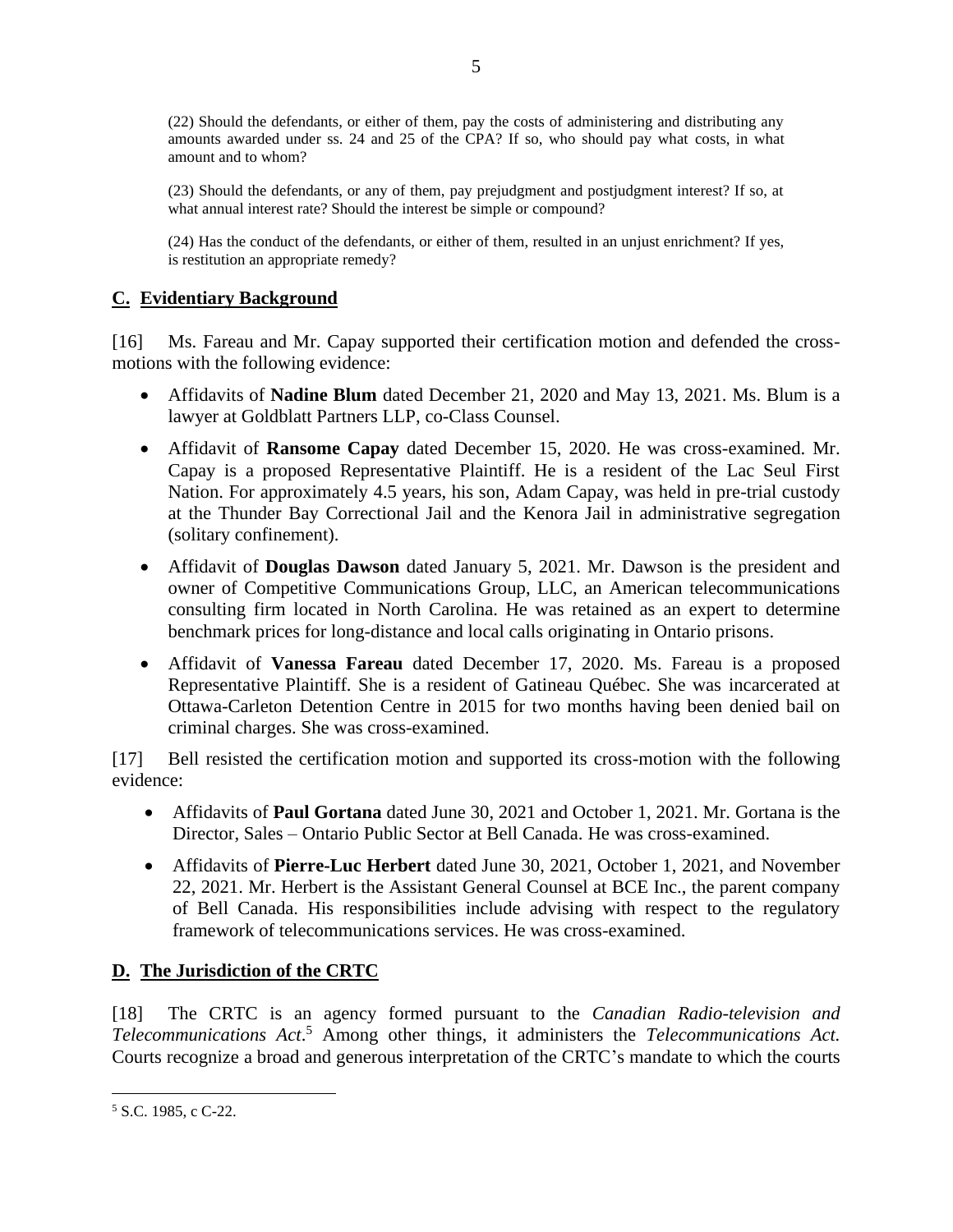confer considerable judicial deference.<sup>6</sup>

[19] Pursuant to s. 47 of the *Telecommunications Act*, the CRTC is directed to exercise its powers and perform its duties in accordance with the policy objectives identified by s. 7 of the Act, which include facilitating the orderly development through Canada of a telecommunications system, rendering reliable and affordable telecommunications services throughout Canada, and fostering increased reliance on market forces. The CRTC is also directed to ensure that Canadian carriers provide telecommunications services and charge rates in accordance with s. 27 of the *Telecommunications Act*.

[20] Under Part III of the *Telecommunications Act* (Rates, Facilities and Services), s. 24 provides that the CRTC may impose conditions of service on the offering and provision of telecommunications services. Section 24 states:

### *Conditions of service*

24 The offering and provision of any telecommunications service by a Canadian carrier are subject to any conditions imposed by the Commission or included in a tariff approved by the Commission.

[21] Section 25 of the *Telecommunications Act* provides that the rates for any telecommunications services must be approved by the CRTC. Section 25 states:

### *Telecommunications rates to be approved*

25 (1) No Canadian carrier shall provide a telecommunications service except in accordance with a tariff filed with and approved by the Commission that specifies the rate or the maximum or minimum rate, or both, to be charged for the service.

[22] Section 27(1) of the *Telecommunications Act* provides that all rates charged by a Canadian carrier for a telecommunications service "shall be just and reasonable". The Supreme Court of Canada has held that a central responsibility of the CRTC is to determine and approve just and reasonable rates to be charged for telecommunications services.<sup>7</sup>

[23] Section 27(2) of the *Telecommunications Act* provides that no Canadian carrier shall "unjustly discriminate" in the providing of a service or the charging of a rate or give "undue or unreasonable preference toward any person, including itself, or subject any person to an undue or unreasonable disadvantage."

[24] Section 27(3) of the *Telecommunications Act* empowers the CRTC to make determinations, as a question of fact, as to whether: (a) a Canadian carrier has complied with the requirements of s. 27; (b) a Canadian carrier has complied with the requirements of s. 25; and (c) a Canadian carrier has complied with a decision made under s. 24 imposing conditions on the offering and providing of a telecommunications service.

[25] Pursuant to s. 27(5) of the *Telecommunications Act,* in determining whether a rate is "just and reasonable", the CRTC may "adopt any method or technique that it considers appropriate, whether based on a carrier's return on its rate base or otherwise".

<sup>6</sup> *Penney v. Bell Canada* 2010 ONSC 2801; *Bell Canada v. Bell Alliant Regional Communications*, [2009] 2 S.C.R. 764; *Mahar v. Rogers Cablesystems Ltd*. (1995), 25 O.R. 93d) 690 (Gen. Div.); *CTV Television Network Ltd. v. Canadian Radio-Television & Telecommunications Commission*, [1982] 1 S.C.R. 530; *Capital Cities* 

*Communications Inc. v. Canadian Radio-Television Commission*, [1978] 2 S.C.R. 141.

<sup>7</sup> *Bell Canada v. Bell Alliant Regional Communications*, [2009] 2 S.C.R. 764 at paras. 36-38.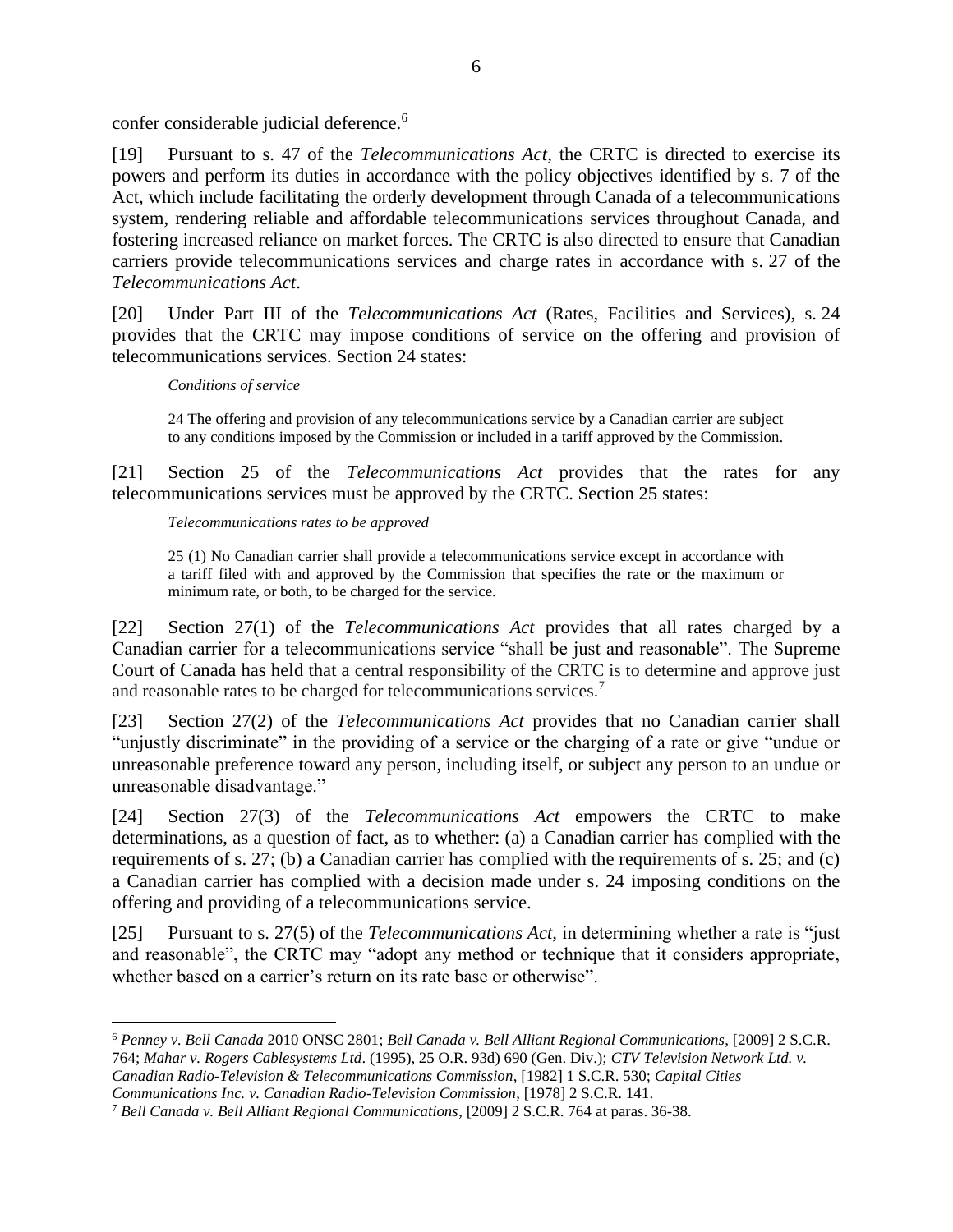[26] Under the subheading "Forbearance", s. 34 of the *Telecommunications Act* provides that the CRTC may forbear from regulating a rate if it finds, as a question of fact: (1) that such forbearance would be consistent with the policy objectives set out in section 7 of the Act; or (2) that the service "is or will be subject to competition sufficient to protect the interests of users".

[27] Under the subheading "Order to Provide Services", s. 35 of the *Telecommunications Act* provides that where there is not a sufficient degree of competition to ensure just and reasonable rates and prevent unjust discrimination, and undue or unreasonable preference or disadvantage, the CRTC can require the provision of the service in any manner subject to any conditions determined by the CRTC.

[28] Section 48 of the *Telecommunications Act* grants the CRTC the authority, by application of any interested person or on its own motion, to make inquiries and determinations in respect of anything prohibited, required, or permitted to be done under Part III, among other Parts. Section 55 provides the CRTC "the powers of a superior court" with respect to all the key powers of the court. Section 52 provides that the CRTC is entitled to "determine any question of law and fact, and its determination on a question of fact is binding and conclusive."

[29] Pursuant to section 60 of the *Telecommunications Act,* the CRTC is empowered to grant remedies. Section 60 states:

### *Partial or additional relief*

60 The Commission may grant the whole or any portion of the relief applied for in any case, and may grant any other relief in addition to or in substitution for the relief applied for as if the application had been for that other relief.

[30] In *Penny v Canada*,<sup>8</sup> Justice Strathy, as he then was, described at paragraphs 139 and 188, the broad remedial jurisdiction of the CRTC as follows:

139. Section 27(3) of the *Telecommunications Act* gives the CRTC explicit authority to determine whether Bell has complied with its duty to provide telecommunications service in accordance with its tariff and gives it authority to inquire into and make a determination of anything required to be done in connection with rates and services (s. 48(1)). The statute allows the CRTC to fashion a broad range of remedies, including the amendment or suspension of a tariff and the award of costs. In an appropriate case, the CRTC has exercised jurisdiction to order relief on what is effectively a class-wide basis (see Telecom Decision CRTC 2004-8).

\*\*\*\*\*

188. […] Where the CRTC finds that the rates charged by a carrier are improper or unauthorized or that a carrier has failed to provide a service in accordance with its tariff, the CRTC can grant retroactive relief to all adversely affected customers; […] While the CRTC may not be able to provide compensation in precisely the same form as a court, it has the capacity to order and implement compensatory relief in a manner that is fair and efficient.

[31] Under Part V of the *Telecommunications Act* (Investigation and Enforcement), the CRTC has broad inquiry and inspection powers.

<sup>8</sup> 2010 ONSC 2801.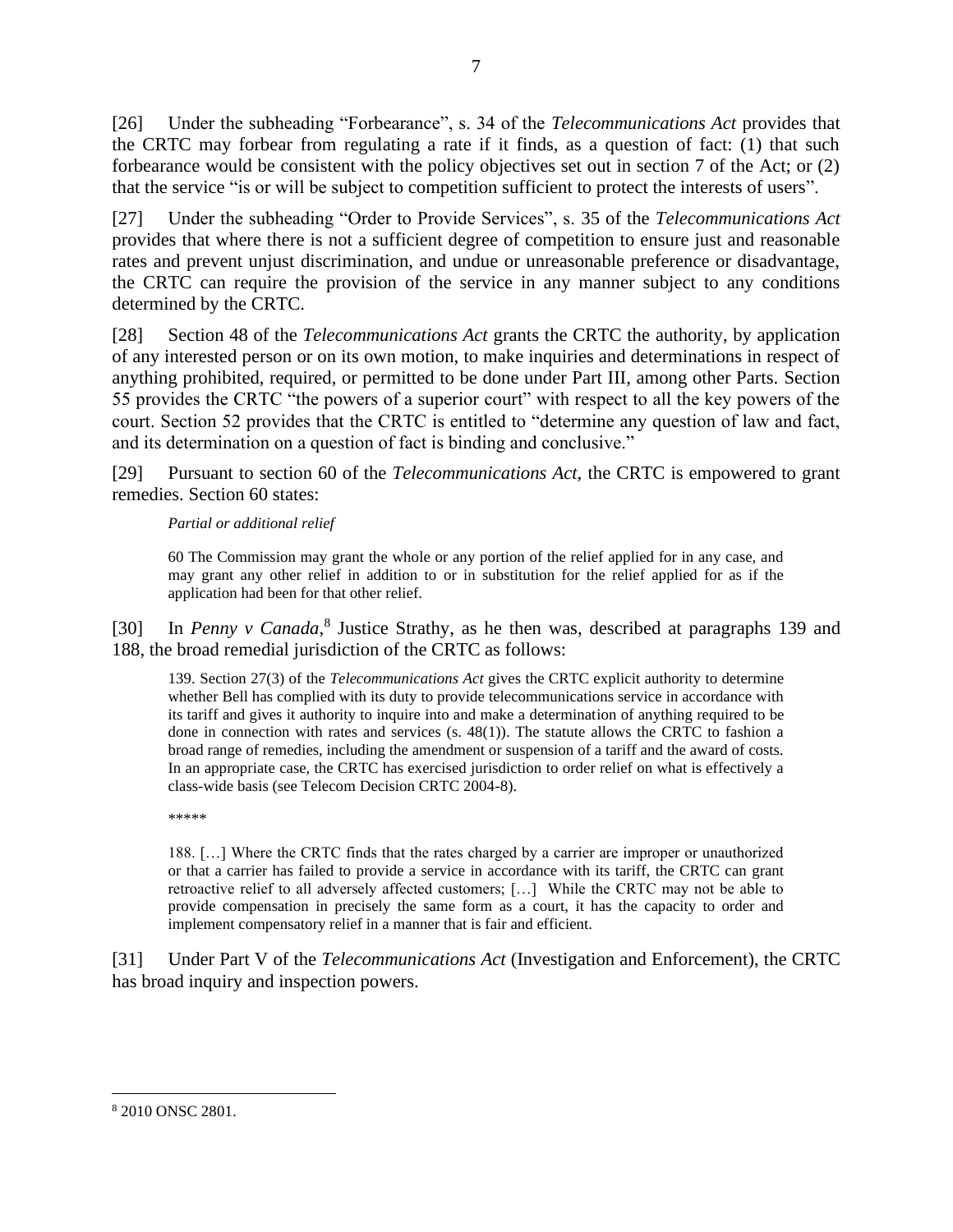# <span id="page-7-0"></span>**E. Facts**

## <span id="page-7-1"></span>**1. Telephones in Prisons**

[32] Prisoners in Ontario prisons make approximately 15,000 collect telephone calls a day. They are allowed to only make collect calls to North American phone numbers. The calls are placed on conventional pay phones located in the correctional facility. They are allowed up to 20 minutes per call.

[33] From June 1, 2013 to July 29, 2021, the telephone calls were made in accordance with the Offender Telephone Management System ("OTMS") pursuant to a contract between Ontario and Bell.

[34] Under the OTMS Agreement, Bell was required to have the capability to provide services via collect call as well as through a PIN-based system. However, with one insignificant exception, the Ministry only utilized a collect call service.

[35] Under the OTMS Agreement: (a) Bell charged a flat rate of \$1.00 for a local call up to 20-minutes in duration; and (b) long-distance collect calls were charged a connection fee of \$2.50 plus long-distance rates that ranged from \$0.16 to \$1.33 per minute depending on the distance between the place of the prisoner-caller's phone and the phone of the person being called. These were the conventional rates for long-distance calls outside the prison as are experienced by Bell's residential customers.

[36] To place a call, the prisoner dials the call from the payphone in the prison. The payphones in the correctional facilities installed by Bell do not have information about the cost of the collect calls. The prisoner's call is automatically vetted at a control centre. Some calls are blocked for security reasons. If the call is not blocked, the recipient of the call is asked by a programmed recording whether he or she will accept the call. The message does not provide information about the cost of the call. The person accepting the call finds out what the call cost when he or she receives their next monthly bill.

[37] In 2020, Ontario selected Synergy Inmate Phone Solutions Inc. to replace Bell as the service provider for the correctional facilities. Under the contract with Synergy debit card calls are introduced along with collect calls, and the rates for local calls range from 44 cents/minute to 54 cents/minute for local calls compared to Bell's \$1.00/minute rate. Under the contract with Synergy, the rates for Canada-wide collect debit and collect calls ranges from 3 cents/minute to 6 cents/minute compared to Bell's charge of \$1.00/minute.

[38] Until recently, prisoners in Ontario prisons have paid collect call rates four times more than do prisoners in other provinces. In the United States, prisoners pay for collect calls at rates between 7.0 cents per minute to 25.0 cents per minute.

[39] The Plaintiffs' pricing expert, Doug Dawson, provided a methodology for establishing a fair and reasonable price for local and long-distance calls from prisons.

[40] The Plaintiffs plead that each time a Class Member placed a collect call from an Ontario correctional facility, he or she entered into a contract with Bell. The Plaintiffs plead that the contracts were invalid on account of unconscionability because of the inequality of bargaining power and the improvidence of the bargain.

[41] The Plaintiffs plead that where a collect call was made for a purpose protected by the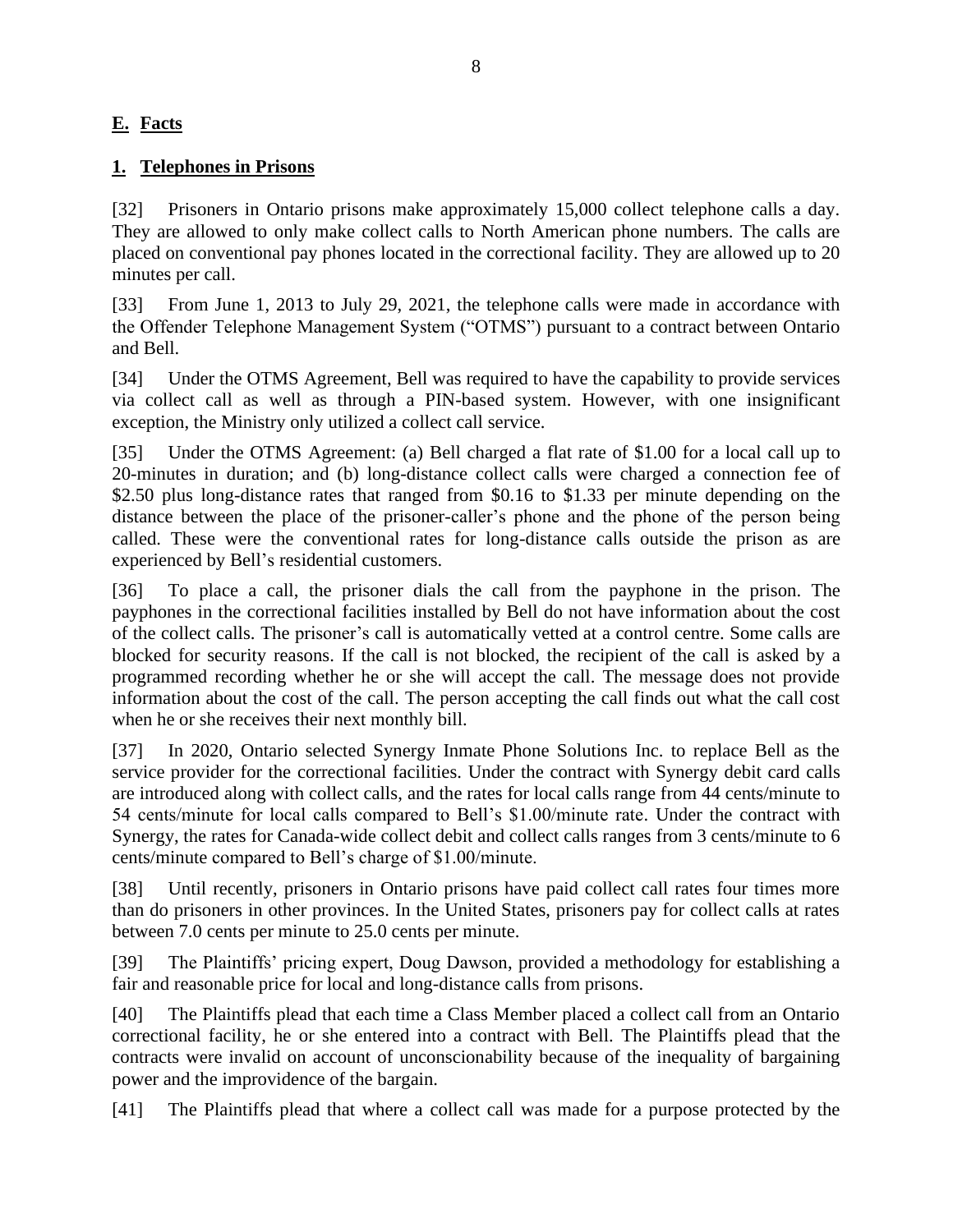*Consumer Protection Act, 2000* and analogous consumer protection legislation in other provinces, the legislation applies to Bell which is a "supplier" of a telephone service. These statutes prohibit unfair practices and create cause of action against suppliers of consumer services. Unfair practices include misrepresentations, exaggerations, innuendo, ambiguity, or omissions relating to a material fact.

[42] The Plaintiffs allege that Bell made misrepresentations in its response to Ontario's RFP (Request for Proposal) that led to Ontario choosing Bell as its service provider.

[43] The Plaintiffs alleged that Ontario breached its fiduciary duty to the prisoners, who are a vulnerable class, in accepting Bell's response to the RFP. The Plaintiffs allege that in accepting Bell's proposal and phone rates, Ontario acted in an agency-like capacity on behalf of the prisoners who were required to pay the unconscionable rates imposed by Bell.

[44] The Plaintiffs allege that Bell and Ontario have breached the *Telecommunications Act*. Section 72(1) of the Act provides a statutory cause of action for compensation for loss or damage as a result of any act or omission that is contrary to the Act. In response to a Demand for Particulars, the Plaintiffs pleaded that the Defendants had breached: (a) Telecom Order CRTC 95-316; (b) Telecom Decision CRTC 98-8; (c) Telecom Regulatory Policy CRTC 2015-546; and (d) Telecom Regulatory Policy CRTC 2016-295.

[45] Telecom Order CRTC 95-316 and Telecom Decision CRTC 98-8 address the matter of information notices that a caller should receive when engaging in a collect call from a payphone. Telecom Order CRTC 2015-546 concerns the notification of rates for non-cash calls, including collect calls. Telecom Regulatory Policy CRTC 2016-295 concerns consumer safeguards for payphone service providers. The Plaintiffs allege that Bell and Ontario breached the orders of the CRTC, which are consumer protection measures aimed at mandating that rates are disclosed to consumers enabling them to make an informed decision about their long-distance collect calls.

[46] Section 72(3) of the *Telecommunications Act* excludes from the statutory cause of action made available by s. 72(1) an action "in relation to a rate charged by a Canadian carrier". The Defendants rely on s. 72(3) to exclude the Plaintiffs' statutory cause of action, but the Plaintiffs submit that their proposed class action is not "in relation to a rate charged by a Canadian carrier."

[47] For present purposes, it is not necessary to describe Ms. Fareau's use of the OTMS collect call system while she was incarcerated in Ontario correctional facilities or the use made by Adam Capay in communicating with his father, the Plaintiff Ransome Capay. All that needs to be said is that it was expensive for them to make necessary communications.

# <span id="page-8-0"></span>**2. The Offender Telephone Management System ("OTMS") and the Contract between Ontario and Bell Canada**

[48] In September 2012, Ontario's Ministry of Community Safety and Correctional Services issued a Request for Proposal ("RFP") to telecommunications companies to provide uniform telephone services at Ontario's correctional facilities in accordance with the OTMS. The RFP included a draft agreement and specified that the contractor would be required to pay a commission that could be not less than 25% of gross revenues. The RFP directed bidders to provide a calling rate with fixed calling rates. The bidder was required to comply with the OTMS requirements.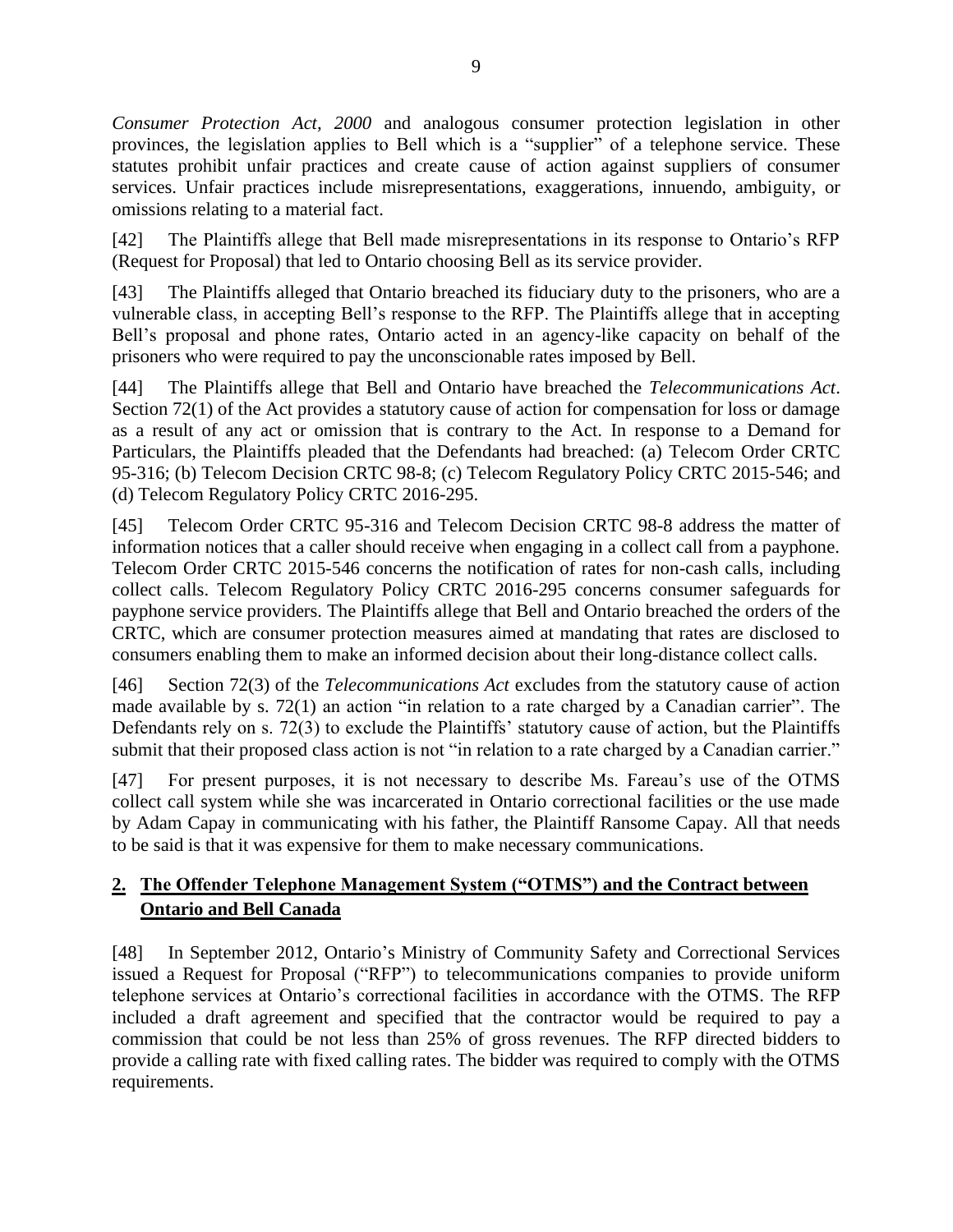[49] The defendant Bell is a national telecommunications service provider established by an Act of Parliament. It responded to Ontario's RFP.

[50] Bell had long recognized that telecommunications from correctional facilities raised unique issues for a service provider. For example, payphones may be used to harass or intimidate victims, witnesses, lawyers, and judges, and to further criminal conspiracies. Bell developed specific software for correctional facilities to, for example, limit the duration of calls and block calls to specified numbers. Working on a project with Correctional Services Canada, as early as 1996, Bell obtained an exception to its General Tariff issued by the CRTC in respect to payphones. The exception which was approved by the CRTC was designed to address inmate services. General Tariff Item 292 in Bell's approved General Tariff is specific to "inmate services" and addresses the rates that can be charged and specific additional controls on calls. Item 292 states:

### *Item 292. INMATE SERVICE*

(a) Inmate service provides public telephone service to correctional or penal institutions for the use of inmates. It is provided at the request of the institution and is subject to the availability of suitable facilities.

(b) Inmate service allows the institution to control and monitor an inmate's telephone privileges. This control may include blocking access to certain telephone numbers or services, limiting the length of calls, restricting calls to specified periods of the day or specific days of the week and recording calls.

(c) Inmate service calls are rated in the same manner as calls originating from other public telephones except that payment options may be limited based on the requirements of the institution, technological limitations and Company collection policies.

[51] In November 2012, Bell responded to Ontario's RFP for inmate services with a bid. In its bid, Bell represented to Ontario that its telephone services would be at an identical call rate and connection fees as are experienced by Bell's residential customers.

[52] Bell's bid was accepted, and in 2013, Bell entered into the OTMS Agreement.

[53] The OTMS Agreement does not specify the rates to be charged for collect calls. Rather, with respect to calling rates it states as follows:

### *4.08 Calling Rates*

Subject to this Section 4.08 and to Section 3.05(a), the Supplier shall establish the calling rates for local and long distance calls from all telephones. The Supplier shall ensure that the local and long distance rates and connection fees for all telephones are no higher than the published residential rates established by the Incumbent Local Exchange Carrier (ILEC) applicable to a comparable call connected and billed by the Supplier placed outside the Facility within the local community of the applicable Facility. In accordance with Section  $3.02(a)(5)$  and upon the Ministry's request during the Term of the Contract, the Supplier shall provide written documentation satisfactory to the Ministry, in its sole discretion, to demonstrate compliance with this Section 4.08.

[54] The Plaintiffs plead that in entering into the service contract with Bell, Ontario breached its fiduciary duty to the class members by: (a) failing to ascertain that Bell complied with its obligations and did not extract unconscionable telephone rates from the Class Members; (b) placing its own interest ahead of that of the prisoners by profiting from the unlawful commissions and trying to extract the maximum amount in commissions to the detriment of the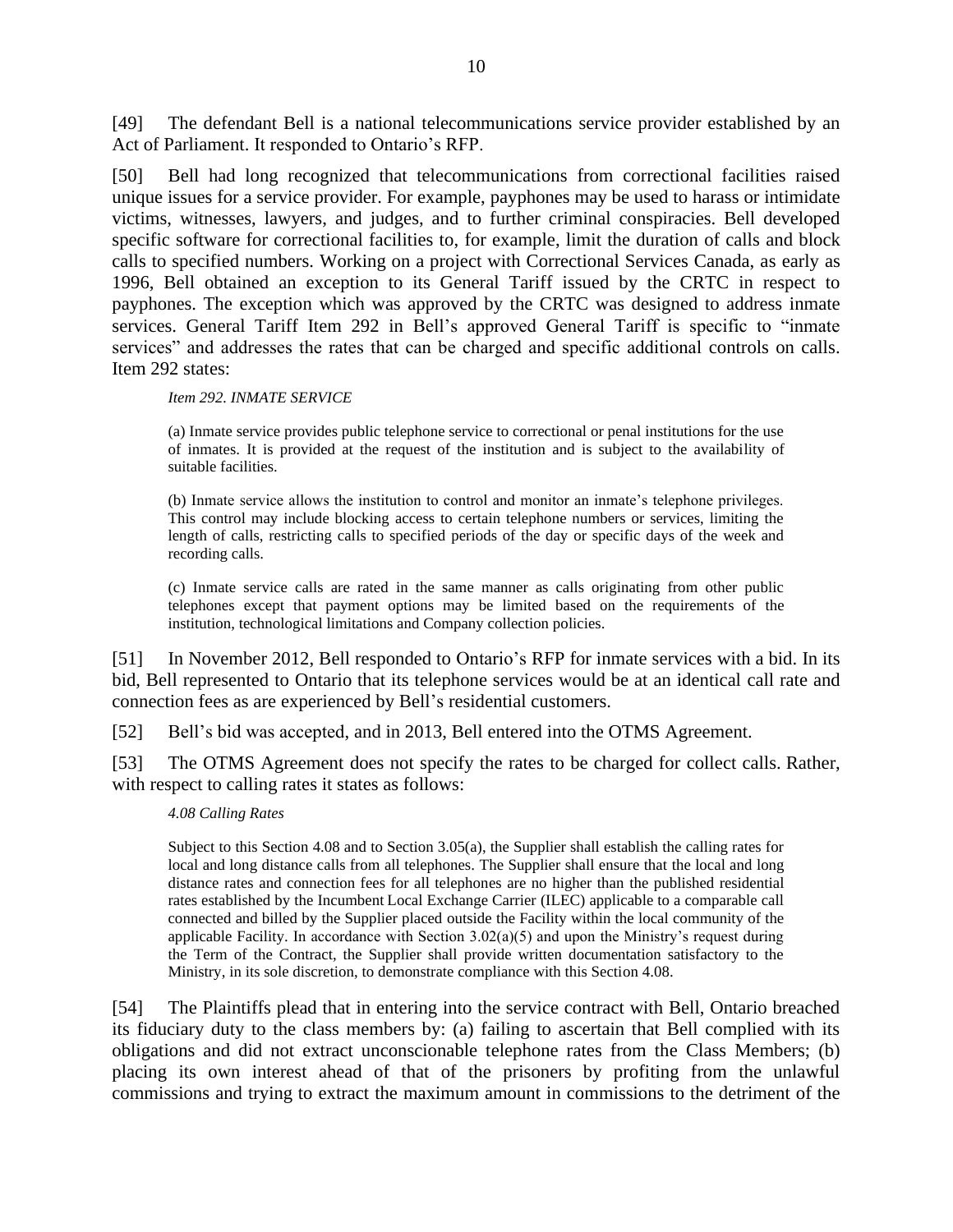prisoners and their loved ones; and (c) failing to provide the prisoners with a meaningful and affordable means of communication with the outside world, their families, support network, legal defence, which Ontario knew would support prisoner rehabilitation and eventual reintegration into the community.

[55] The Plaintiffs plead that the Defendants have been unjustly enriched as a result of the Class Member's payment of the collect call charges and the commissions.

[56] The Plaintiffs plead that the commissions extracted by Ontario from its contract with Bell are *ultra vires* the *Constitution Act, 1867* as indirect taxes. Alternatively, if the commissions are a direct tax, the Plaintiffs plead that the commissions are unlawful taxation having been imposed through a contract instead of through clear legislative taxation language from the Ontario Legislature.

# <span id="page-10-0"></span>**F. The Cause of Action Criterion**

[57] After this section of my Reasons for Decision, where I discuss the cause of action criterion for certification of a class action, I shall explain why it is plain and obvious that the Plaintiffs do not have legally viable causes of action: (a) for the recovery of an *ultra vires* tax contrary to the *Constitution Act, 1867*; and (b) for a statutory cause of action pursuant to s. 72(1) of the *Telecommunications Act*.

[58] The first criterion for certification is that the plaintiff's pleading discloses a cause of action. The "plain and obvious" test from Rule 21 of the *Rules of Civil Procedure* for disclosing a cause of action from *Hunt v. Carey Canada*, 9 is used to determine whether a proposed class proceeding discloses a cause of action for the purposes of s. 5(1)(a) of the *Class Proceedings Act, 1992*. To satisfy the first criterion for certification, a claim will be satisfactory, unless it has a radical defect, or it is plain and obvious that it could not succeed.<sup>10</sup>

[59] The failure to establish a cause of action usually arises in one of two ways: (1) the allegations in the statement of claim do not plead all the elements necessary for a recognized cause of action; or (2) the allegations in the statement of claim do not come within a recognized cause of action.<sup>11</sup>

[60] Matters of law that are not fully settled should not be disposed of on a motion to strike an action for not disclosing a reasonable cause of action,<sup>12</sup> and the court's power to strike a claim is exercised only in the clearest cases.<sup>13</sup> The law must be allowed to evolve, and the novelty of a claim will not militate against a plaintiff.<sup>14</sup> However, a novel claim must have some elements of

<sup>11</sup>*2106701 Ontario Inc. (c.o.b. Novajet) v. 2288450 Ontario Ltd.*, 2016 ONSC 2673 at para. 42; *Aristocrat Restaurants Ltd. v. Ontario*, [2004] O.J. No. 5164 (S.C.J.); *Dawson v. Rexcraft Storage & Warehouse Inc.*, [1998] O.J. No. 3240 at para. 10 (C.A.).

<sup>&</sup>lt;sup>9</sup> [1990] 2 S.C.R. 959.

<sup>10</sup> *176560 Ontario Ltd. v. Great Atlantic & Pacific Co. of Canada Ltd.* (2002), 62 O.R. (3d) 535 at para. 19 (S.C.J.), leave to appeal granted, 64 O.R. (3d) 42 (S.C.J.), aff'd (2004), 70 O.R. (3d) 182 (Div. Ct.); *Anderson v. Wilson* (1999), 44 O.R. (3d) 673 at p. 679 (C.A.), leave to appeal to S.C.C. ref'd, [1999] S.C.C.A. No. 476.

<sup>&</sup>lt;sup>12</sup> *Dawson v. Rexcraft Storage & Warehouse Inc.* (1998), 164 D.L.R. (4<sup>th</sup>) 257 (Ont. C.A.).

<sup>13</sup> *Temelini v. Ontario Provincial Police (Commissioner)* (1990), 73 O.R. (2d) 664 (C.A.).

<sup>14</sup> *Johnson v. Adamson* (1981), 34 O.R. (2d) 236 (C.A.), leave to appeal to the S.C.C. refused (1982), 35 O.R. (2d) 64n.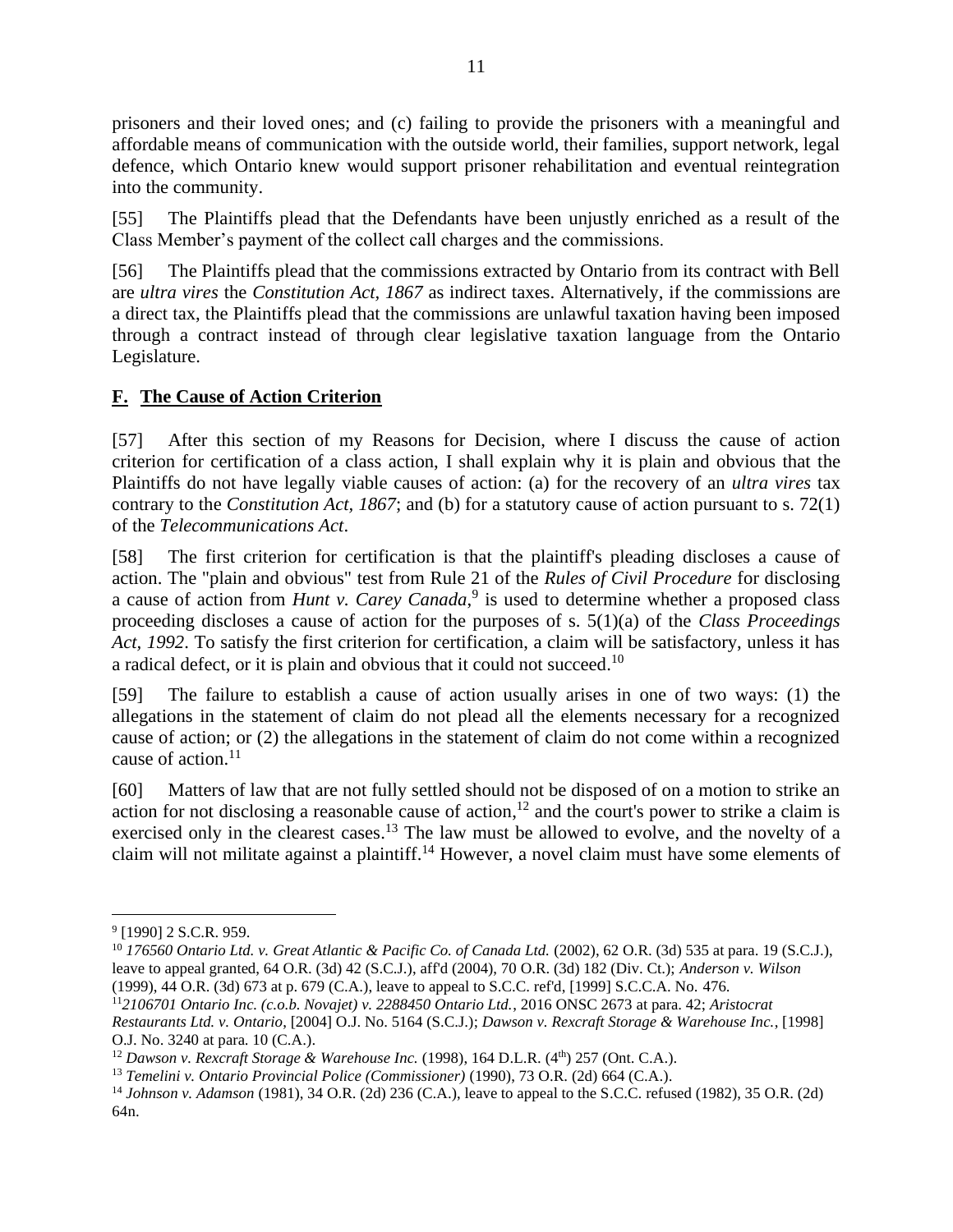a cause of action recognized in law and be a reasonably logical and arguable extension of established law. 15

[61] In *R. v. Imperial Tobacco Canada Ltd.*,<sup>16</sup> the Supreme Court of Canada noted that although the tool of a motion to strike for failure to disclose a reasonable cause of action must be used with considerable care, it is a valuable tool because it promotes judicial efficiency by removing claims that have no reasonable prospect of success and it promotes correct results by allowing judges to focus their attention on claims with a reasonable chance of success.

[62] In *Atlantic Lottery Corp. Inc. v. Babstock*, <sup>17</sup> the Supreme Court stated that the test applicable on a motion to strike is a high standard that calls on courts to read the claim as generously as possible because cases should, if possible, be disposed of on their merits based on the concrete evidence presented before judges at trial. That said, in *Atlantic Lottery Corp. Inc. v. Babstock*, <sup>18</sup> in order to promote timely and affordable access to justice, the Supreme Court encouraged lower courts where possible to resolve legal disputes promptly rather than referring them to a full trial.

[63] Documents referred to in a pleading are incorporated by reference into the pleading, and on a motion to determine whether the plaintiff has pleaded a legally viable cause of action, the court is entitled to consider any documents specifically referred to and relied on in a pleading.<sup>19</sup>

[64] On a pleadings motion, the court accepts the pleaded allegations of material fact as proven, unless they are patently ridiculous or incapable of proof.<sup>20</sup> Bare allegations and conclusory legal statements based on assumption or speculation are not material facts; they are incapable of proof and, therefore, they are not assumed to be true for the purposes of a pleadings motion.<sup>21</sup> In making findings of fact and in applying the law to those facts the court is not obliged to accept as necessarily true allegations of fact that are rhetorical conclusions or that are

<sup>15</sup> *Silver v. Imax Corp.*, [2009] O.J. No. 5585 (S.C.J.) at para. 20; *Silver v. DDJ Canadian High Yield Fund*, [2006] O.J. No. 2503 (S.C.J.).

<sup>16</sup> 2011 SCC 42 at paras. 17-25.

<sup>17</sup> 2020 SCC 19 at para. 87–88.

<sup>18</sup> 2020 SCC 19 at para. 18.

<sup>19</sup> *Jordan v. CIBC Mortgages Inc*., 2019 ONSC 1178 at paras. 72, 115; *Das v. George Weston Limited*, 2018 ONCA 1053 at paras. 31, 71, 74 and 78; *Kalra v. Mercedes Benz Canada Inc*., 2017 ONSC 3795 at para. 24; *McCreight v. Canada (Attorney General)*, 2013 ONCA 483 at para. 32; *Tender Choice Foods Inc. v. Versacold Logistics Canada Inc.,* 2013 ONSC 80 at para. 31, aff'd 2013 ONCA 474; *Weninger Farms Ltd. v. Canada (Minister of National Revenue)*, 2012 ONSC 4544 at paras. 11-12; *Martin v. Astrazeneca Pharmaceuticals PLC*, 2012 ONSC 2744 at paras. 160-162, aff'd 2013 ONSC 1169 (Div. Ct.); *Re\*Collections Inc. v. Toronto-Dominion Bank*, 2010 ONSC 6560; *Web Offset Publications Ltd. v. Vickery* (1999), 43 O.R. (3d) 802 (C.A.), leave to appeal dismissed, [1999] SCCA No. 460; *Corktown Films Inc. v. Ontario*, [1996] O.J. No. 3886 (Gen. Div.); *Montreal Trust Co. of Canada v. Toronto-Dominion Bank*, [1992] O.J. No. 1274 (Gen. Div.).

<sup>20</sup> *Ladas v. Apple Inc*., 2014 BCSC 1821 at para 59; *Arora v. Whirlpool Canada LP*, 2012 ONSC 4642 at para 12, aff'd aff'd 2013 ONCA 657, leave to appeal ref'd [2013] S.C.C.A. No. 498; *R. v. Imperial Tobacco Canada Ltd.*, 2011 SCC 42 at para. 22; *Stephen v. HMTQ*, 2008 BCSC 1656 at paras 48-49; *Folland v. Ontario* (2003), 64 OR (3d) 89 (C.A.); *Nash v. Ontario* (1995), 27 O.R. (3d) 1 (CA); *Canadian Pacific International Freight Services Ltd. v. Starber International Inc.* (1992), 44 C.P.R. (3d) 17 at para. 9 (Ont. Gen. Div.); *Canada v. Operation Dismantle Inc*., [1985] 1 S.C.R. 441; *A-G. Canada v. Inuit Tapirisat of Canada*, [1980] 2 S.C.R. 735.

<sup>21</sup> *Price v. Smith & Wesson Corp.*, 2021 ONSC 1114 at para 51; *Das v. George Weston Ltd.*, 2017 ONSC 4129 at paras. 14–29, aff'd 2018 ONCA 1053, leave to appeal refused [2019] S.C.C.A. No. 69; *Grenon v. Canada (Revenue Agency)*, 2016 ABQB 260 at para. 32; .*Deluca v. Canada (Attorney General)*, 2016 ONSC 3865; *Losier v. Mackay, Mackay & Peters Ltd.*, [2009] O.J. No. 3463 at paras. 39–40 (S.C.J.), aff'd 2010 ONCA 613, leave to appeal refused [2010] S.C.C.A. No. 438; *Merchant Law Group v. Canada (Revenue Agency)*, 2010 FCA 184 at para. 34.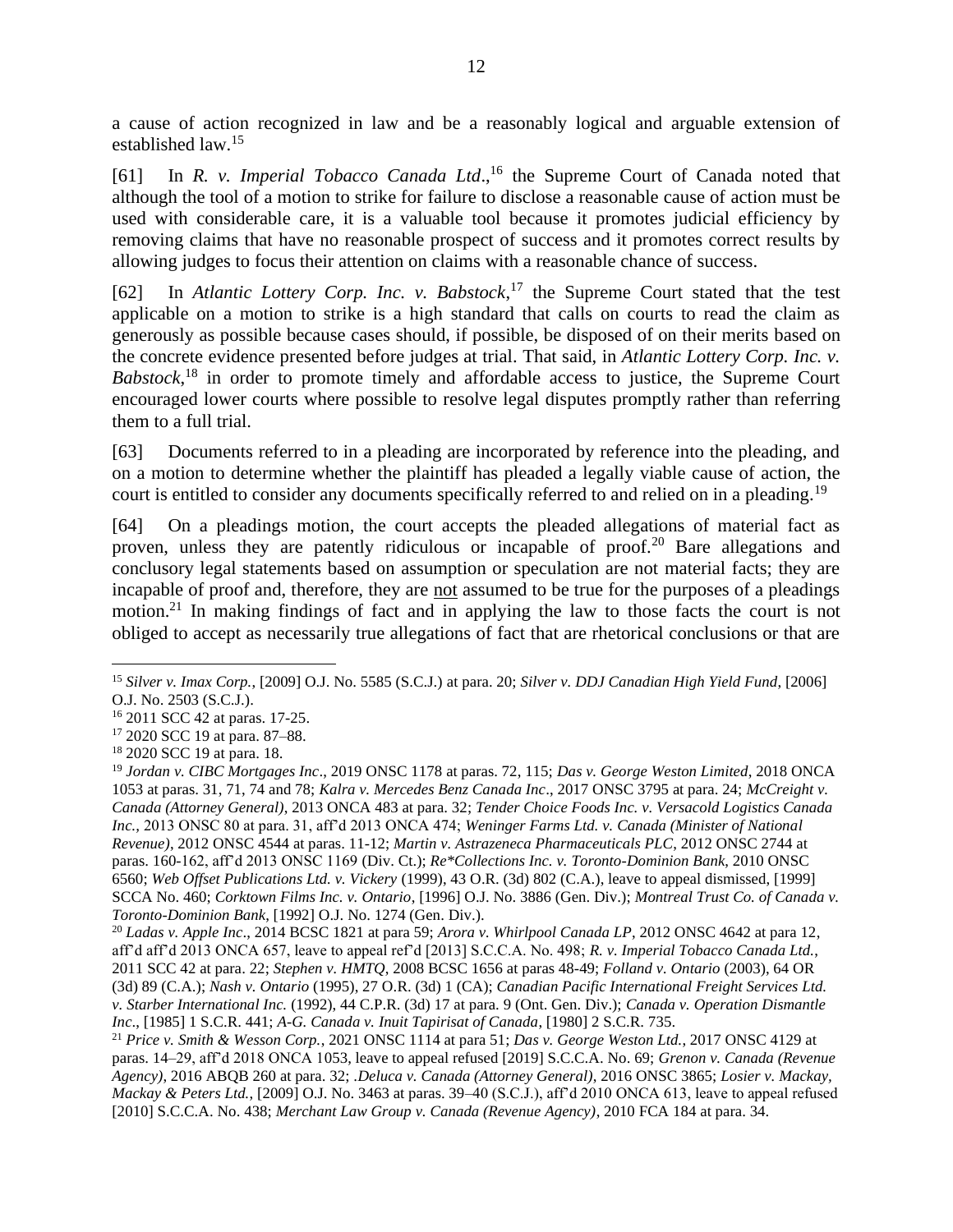inconsistent with the documents incorporated by reference.<sup>22</sup>

[65] The case law establishes that issues that are novel, complex, and important should normally be decided on a full factual record after trial.<sup>23</sup> However, novelty by itself is not a reason to allow a cause of action to proceed to trial and a novel claim must also be arguable, have some elements of a cause of action recognized in law, be a reasonable and arguable incremental extension of established law and have a reasonable prospect of success.<sup>24</sup> In *Atlantic Lottery Corp. Inc. v. Babstock*, <sup>25</sup> the majority of the Supreme Court stated:

[A] claim will not survive an application to strike simply because it is novel. It is beneficial, and indeed critical to the viability of civil justice and public access thereto that claims, including novel claims, which are doomed to fail be disposed of at an early stage in the proceedings. This is because such claims present "no legal justification for a protracted and expensive trial". If a court would not recognize a novel claim when the facts as pleaded are taken to be true, the claim is plainly doomed to fail and should be struck. [citation omitted]

[66] In the Ontario Court of Appeal's decision in *Darmar Farms Inc. v. Syngenta Canada Inc.*, <sup>26</sup> Justice Zarnett stated:

51. The fact that a claim is novel is not a sufficient reason to strike it. But the fact that a claim is novel is also not a sufficient reason to allow it to proceed; a novel claim must also be arguable. There must be a reasonable prospect that the claim will succeed.

[67] In developing the common law, courts are restrained to making incremental changes and leaving substantive change and radical development to the legislature or Parliament.<sup>27</sup> In *R. v. Cuerrier*, <sup>28</sup> Justice McLachlin, as she then was, stated: "This Court has established a rule for when it will effect changes to the common law. It will do so only where those changes are incremental developments of existing principle and where the consequences of the change are contained and predictable."

## <span id="page-12-0"></span>**G. The Plaintiffs' Unlawful Tax Cause of Action**

[68] In this part of my Reasons for Decision, I will analyze the Plaintiffs' cause of action based on the allegation that Ontario has levied an *ultra vires* tax contrary to the *Constitution Act, 1867.* The purpose of this cause of action is to recover the commissions paid by Bell to Ontario pursuant to the OTMS Agreement. I shall explain why it is plain and obvious that the Plaintiffs do not have a legally viable cause of action. In this section, I shall first describe the relevant law about *ultra vires* taxes. Second, I shall explain why, in my opinion, it is plain and obvious that the Plaintiffs do not have a cause of action against Ontario for the recovery of *ultra vires* taxes.

<sup>22</sup> *Das v. George Weston Limited*, 2017 ONSC 4129 at paras. 27, 79-80, aff'd 2018 ONCA 1053.

<sup>23</sup> *Sells v. Manulife Securities Inc.*, 2014 ONSC 715; *Leek v. Vaidyanathan*, [2011] O.J. No. 200 at para. 3 (C.A.); *PDC 3 Limited Partnership v. Bregman + Hamann Architects*, [2001] O.J. No. 422 paras. 7–12 (C.A.).

<sup>24</sup> *Atlantic Lottery Corp. Inc. v. Babstock*, 2020 SCC 19 at para. 19; *Darmar Farms Inc. v. Syngenta Canada Inc.*, 2019 ONCA 789 at para. 51; *Das v. George Weston Ltd.*, 2017 ONSC 4129 aff'd 2018 ONCA 1053, leave to appeal refused [2019] S.C.C.A. No. 69.

<sup>&</sup>lt;sup>25</sup> 2020 SCC 19 at para. 19.

<sup>26</sup> 2019 ONCA 789 at para. 51.

<sup>27</sup> *Fraser River Pile & Dredge Ltd. v. Can-Dive Services Ltd.*, [1999] 3 S.C.R. 108 at para. 43; *London Drugs Ltd. v. Kuehne & Nagel International Ltd.*, [1992] 3 S.C.R. 299 at pp. 436–39, 461–62; *Watkins v. Olafson*, [1989] 2 S.C.R. 750.

<sup>28</sup> [1998] 2 S.C.R. 371 at para. 43.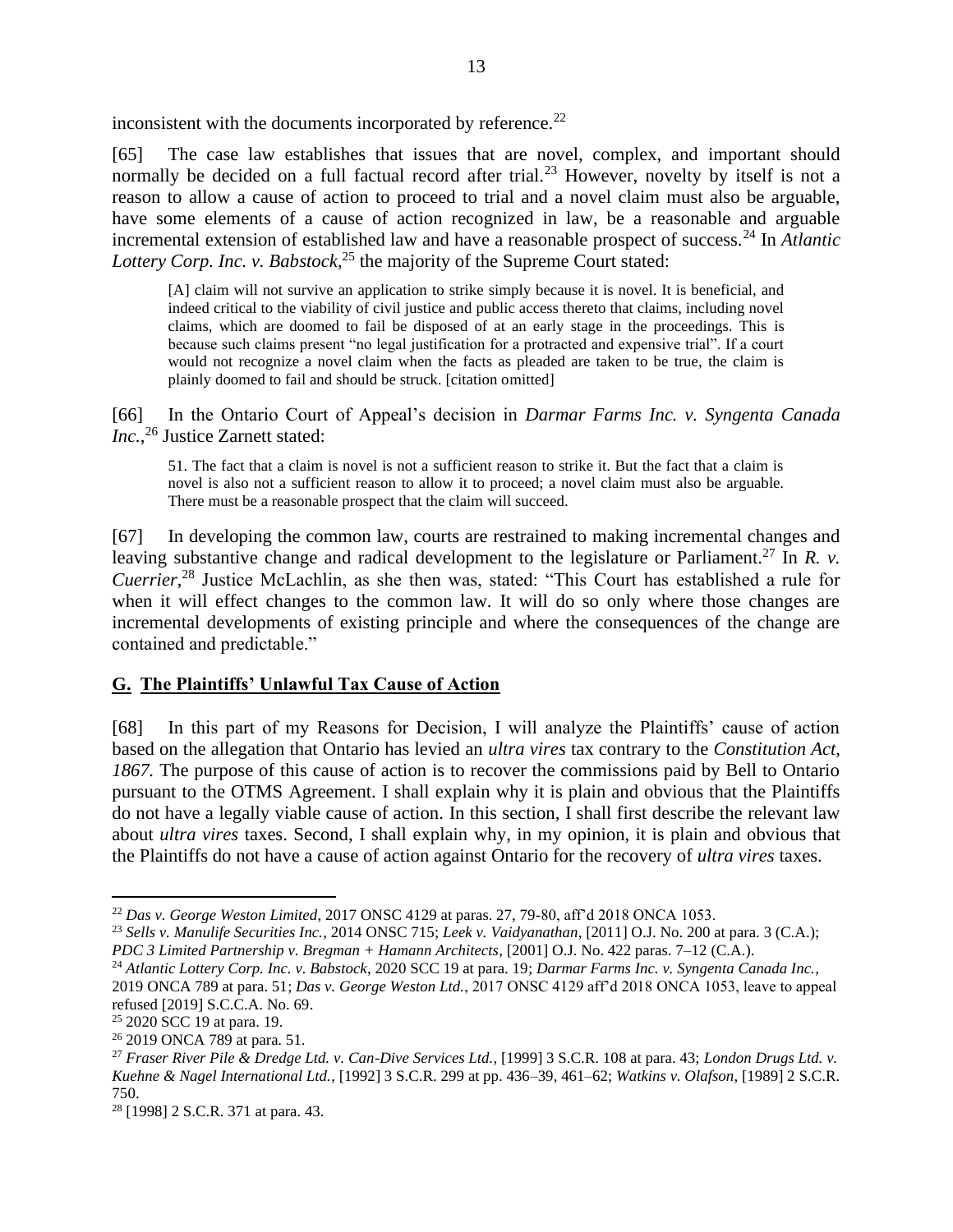## <span id="page-13-0"></span>**1. The Law of** *Ultra Vires* **Taxes**

[69] Under the *Constitution Act, 1867*, taxes may be direct taxes or indirect taxes.<sup>29</sup> "Direct taxes" are demanded from the very persons whom the government intended should pay it. Examples of direct taxes are: income tax, death duties, property taxes, municipal realty taxes, and flat fees for licences and government services.<sup>30</sup> Indirect taxes are demanded from persons whom the government intended and expected would be indemnified by another person.<sup>31</sup> Examples of indirect taxes are customs duties, excise duties, succession duties, sales taxes on consumer goods, and fees on services.

[70] For a levy to be characterized as a tax to raise revenue for general purposes, it must: (a) be enforceable by law; (b) be imposed by the authority of Parliament or a Legislature; (c) be charged by a public body; (d) be intended for a public purpose; and (e) be unconnected to a regulatory scheme.<sup>32</sup>

[71] Pursuant to s. 91(3) of the *Constitution Act, 1867*, the Federal Government has the legislative authority to raise money by any mode or system of taxation, *i.e*., by direct and indirect taxation. Subject to the exceptions next described, pursuant to s. 91(2) of the *Constitution Act, 1867,* a Provincial Government has the power only to levy direct taxation, and provinces cannot raise revenue by indirect taxation.<sup>33</sup>

[72] There are four exceptions where a Provincial Government can raise revenues by any means and is not limited to direct taxation.

[73] First, pursuant to s. 92A(4) of the *Constitution Act, 1867*, a Provincial Government has constitutional authority to make laws in relation to the raising of money by any mode or system of taxation in respect of, among other things, natural resources and facilities in the province for the generation of electrical energy and the production therefrom.

[74] Second, pursuant to s. 92(9) of the *Constitution Act, 1867,* a Provincial Government has constitutional authority to raise revenue by business licences and other licences for provincial, local, or municipal purposes. For the provinces, charging fees is authorized by s. 92(9) of the *Constitution Act, 1867*, which empowers a province to legislate with respect to: "Shop, Saloon,

<sup>29</sup> *Ontario Home Builders' Association v. York Region Board of Education,* [1996] 2 S.C.R. 929; *Minister of Finance of New Brunswick v. Simpsons-Sears Ltd*., [1982] 1 S.C.R. 144; *Canadian Industrial Gas & Oil Ltd. v. Government of Saskatchewan*, [1978] 2 S.C.R. 545; *Cairns Construction Ltd. v. Government of Saskatchewan*,

[1960] S.C.R. 619; *Canadian Pacific Railway Co. v. Attorney General for Saskatchewan*, [1952] 2 S.C.R. 231; *Atlantic Smoke Shops, Ltd. v. Conlon*, [1943] A.C. 550 (P.C.); *City of Halifax v. Estate of J. P. Fairbanks* [1928] A.C. 117 (P.C.), rev'g [1926] S.C.R. 349; *Brewers and Maltsters' Association of Ontario v. Attorney-General for Ontario*, [1897] A.C. 231 (P.C.).

<sup>30</sup> *Bank of Toronto v. Lambe*, (1887), 12 A.C. 575 (P.C.).

<sup>31</sup> *Re. Eurig Estate*, [1998] 2 S.C.R. 565 at paras. 25-27; *Allard Contractors Ltd. v. Coquitlam (District)* [1993] 4 S.C.R. 371; (1887), 12 A.C. 575 (P.C.); John Stuart Mill, *Principles of Political Economy* (1884), Book V, ch. II. (New York: D. Appelton, 1884).

<sup>32</sup> *620 Connaught Ltd. v. Canada (Attorney General),* 2008 SCC 7 at para. 22-24; *Westbank First Nation v. British Columbia Hydro and Power Authority,* [1999] 3 S.C.R. 134

<sup>33</sup> *Re. Eurig Estate*, [1998] 2 S.C.R. 565 at para. 24; *Allard Contractors Ltd. v. Coquitlam (District)* [1993] 4 S.C.R. 371 at p. 394; *British Columbia v. Esquimalt and Nanaimo Railway Co*., [1950] A.C. 87 (P.C.); *Lower Mainland Dairy Products Sales Adjustment Committee v. Crystal Dairy, Ltd*., [1933] A.C. 168 (P.C.); *British Columbia v. Canadian Pacific Railway Co.,* [1927] A.C. 934; *Attorney-General for Quebec v. Reed* (1884), 10 App. Cas. 141. (P.C.).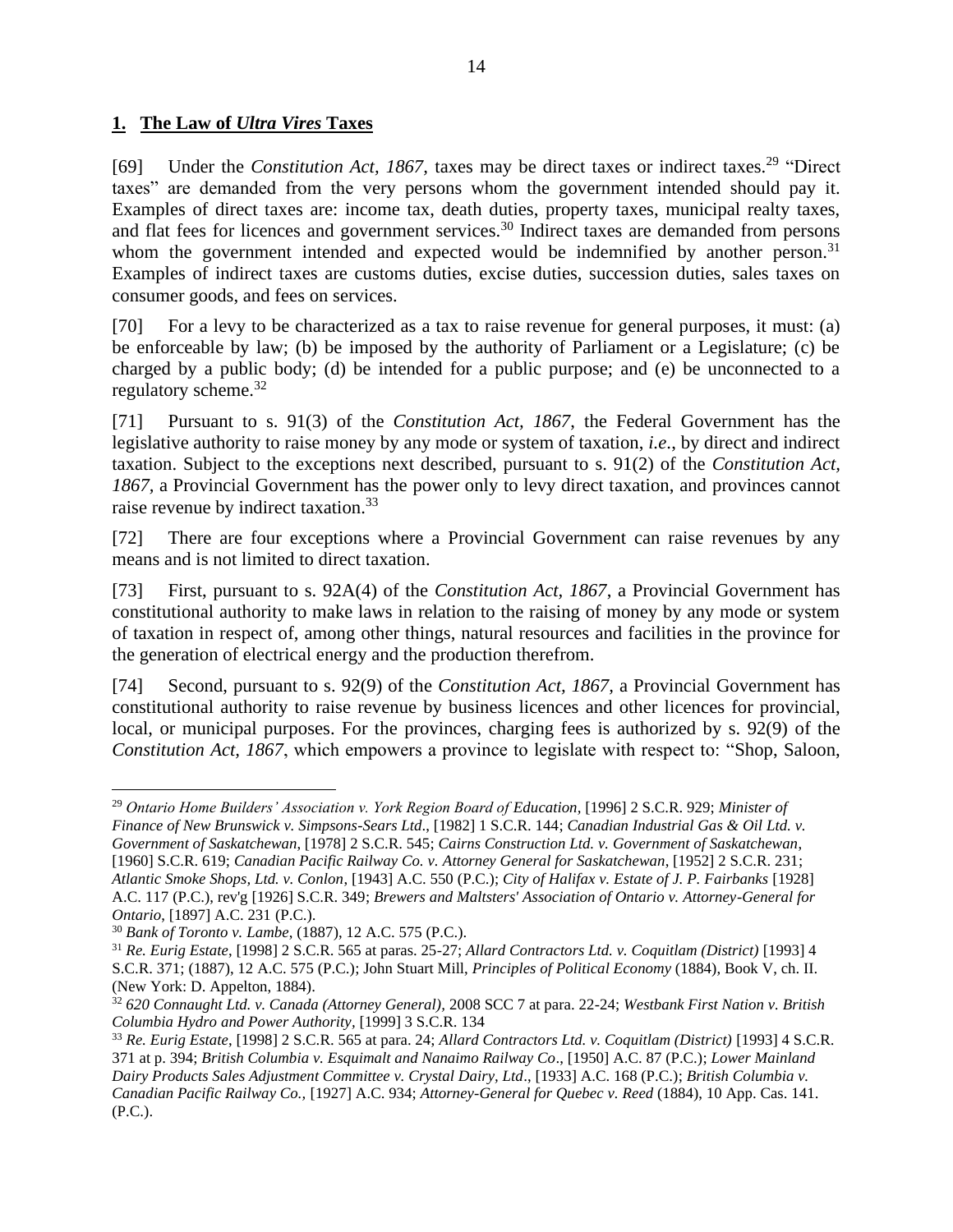Tavern, Auctioneer, and other Licences in order to raise Revenue for Provincial, Local, or Municipal Purposes."<sup>34</sup>

[75] Third, and this exception is related to the second, a province can charge user fees and proprietary charges and enter into contracts with respect to its property and assets and these charges are not taxes.<sup>35</sup> In *620 Connaught Ltd. v. Canada (Attorney General)*, <sup>36</sup> the Supreme Court recognized that proprietary charges for goods and services supplied in a commercial context are distinct from either regulatory charges or taxes and may be determined by market forces. The authorities establish that contractual payments made to a government authority are a private law matter and not a public law matter of taxation because taxes are imposed by a government without the taxpayer's consent, while contracts are a matter of a voluntary agreement between the parties to the contract.<sup>37</sup> Thus, contractual payments do not satisfy the indicia of a tax of being an imposed obligation.

[76] Fourth, pursuant to a provincial head of power under s. 92 of the *Constitution Act, 1867,*  such as s. 92(13) (property and civil rights in the province) or s. 92(16) (matters of a merely local or private nature in the province), a Provincial Government can charge levies to finance or to constitute a regulatory scheme. <sup>38</sup>

[77] To determine whether a government charge or levy is lawful, *infra vires,* under the *Constitution Act, 1867,* or unlawful, *ultra vires*, it is necessary to characterize, which is to say, to identify whether the charge is a: (a) tax; (b) user fee or proprietary charge; or (c) regulatory charge.

[78] To determine the characterization of the government charge, it is necessary to determine its fundamental nature, its "pith and substance." Taxes, user fees, and regulatory charges are different legal concepts, and the task for the court is to identify what is the pith and substance of the government levy be it: (a) a tax to raise revenue for general purposes; (b) a licence or user fee or proprietary charge for government goods or services; or (c) a regulatory charge as a constituent element of a regulatory scheme.<sup>39</sup>

[79] The pith and substance of a government levy is its dominant, primary and most important characteristic as distinguished from its incidental features.<sup>40</sup> When determining the pith and substance of a levy, it is important to keep in mind, the context within which the charge is made and the purpose of the charge.<sup>41</sup> If the pith and substance of the levy is the raising of revenue for

<sup>36</sup> 2008 SCC 7 at para. 49.

<sup>34</sup> *620 Connaught Ltd. v. Canada (Attorney General),* 2008 SCC 7

<sup>35</sup> *Toronto Distillery Company Ltd. v. Ontario (Alcohol and Gaming Commission)*, 2016 ONCA 960, aff'g 2016 ONSC 2202; *620 Connaught Ltd. v. Canada (Attorney General),* 2008 SCC 7.

<sup>37</sup> *Unfiltered Brewing Inc. v. Nova Scotia Liquor Corp.* 2019 NSCA 10; *Steam Whistle Brewing Inc. v. Alberta Gaming and Liquor Commission*, 2018 ABQB 476; *Toronto Distillery Company Ltd. v Ontario* 2016 ONCA 960, aff'g 2016 ONSC 2202; *QCTV Ltd. v. Edmonton (City)*, 1983 48 A.R. 255 (Q.B.), aff'd 1984 ABCA 311; *Abernethy-Lougheed Logging Co. (Trustee of) v British Columbia*, [1938] 2 D.L.R. 790 (B.C.S.C.) rev'd but aff'd on this point at paras. 54-55 526 (B.C.C.A.); *Lynch v. The Canada Northwest Land Company* (1891), 19 S.C.R. 204 at p. 208.

<sup>38</sup> *620 Connaught Ltd. v. Canada (Attorney General),* 2008 SCC 7.

<sup>39</sup> *620 Connaught Ltd. v. Canada (Attorney General),* 2008 SCC 7 at para. 17; *Westbank First Nation v. British Columbia Hydro and Power Authority,* [1999] 3 S.C.R. 134 at para. 30.

<sup>40</sup> *620 Connaught Ltd. v. Canada (Attorney General),* 2008 SCC 7 at para. 16-17.

<sup>41</sup> *Ontario Home Builders' Association v. York Region Board of Education,* [1996] 2 S.C.R. 929 at para. 43.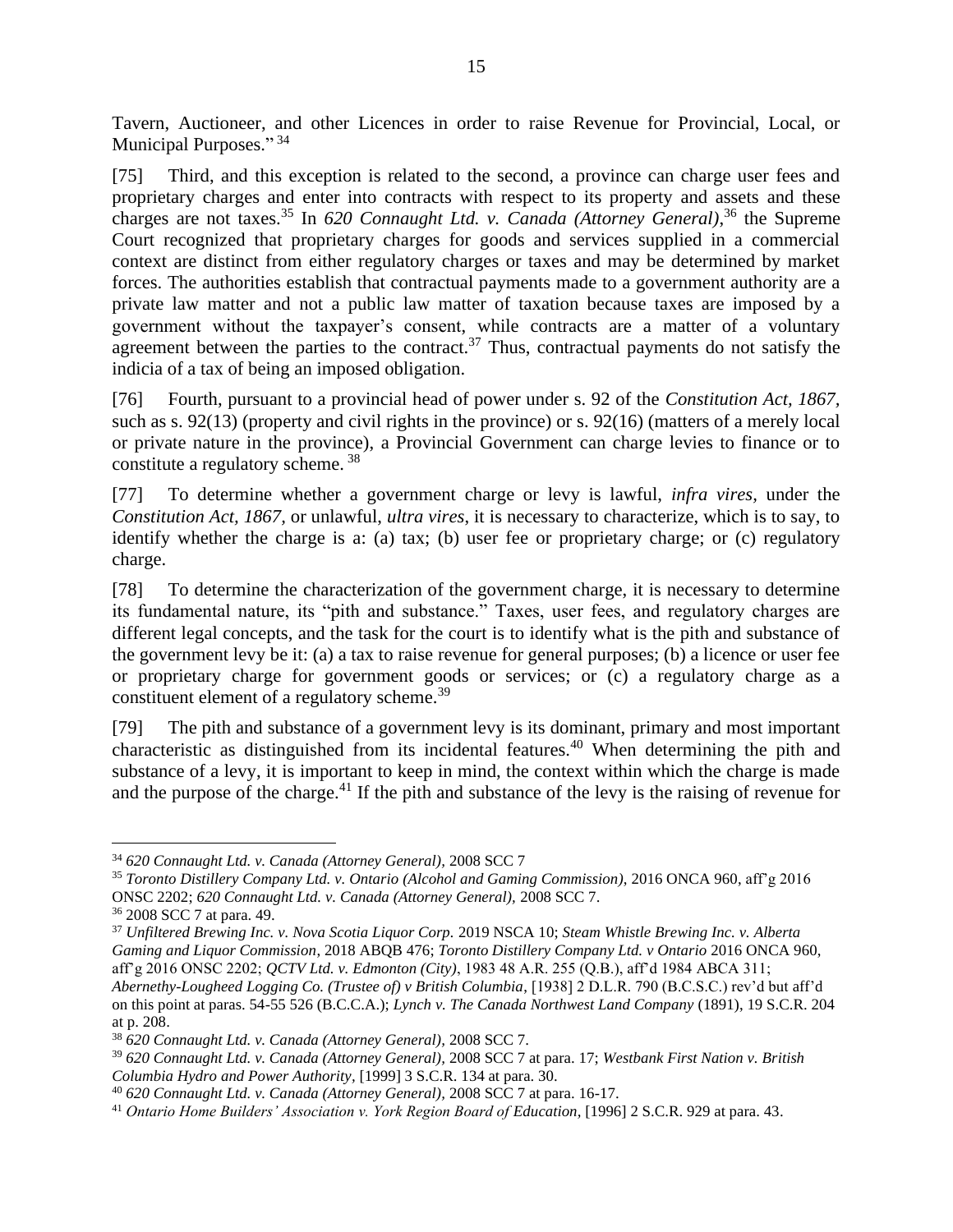general government purposes then the levy is a tax,<sup>42</sup> but if the levy is a user charge or a charge for regulatory purposes or necessarily incidental to a regulatory scheme, then the levy is not in pith and substance taxation.<sup>43</sup>

[80] As the discussion that follows will reveal, it is plain and obvious that the contract between Bell and Ontario is not a tax at all; it is a proprietary charge. It is, therefore, not necessary to analyze whether the OTMS Agreement is an indirect tax or a direct tax. And it is not necessary to analyze whether the OTMS Agreement might be an *infra vires* licence or user fee or an *infra vires* regulatory charge.

## <span id="page-15-0"></span>**2. Analysis and Discussion**

[81] As noted above in 620 Connaught Ltd. v. Canada (Attorney General),<sup>44</sup> the Supreme Court recognized that proprietary charges for goods and services supplied in a commercial context are distinct from either regulatory charges or taxes and may be determined by market forces. The commission charged by Ontario in its OTMS Agreement with Bell is not a tax at all; it is a proprietary charge.

[82] Ms. Fareau's and Mr. Capay's case is analogous to *Toronto Distillery Company Ltd. v. Ontario*, <sup>45</sup> where the court applied *620 Connaught Ltd. v. Canada (Attorney General)*.

[83] In *Toronto Distillery Company Ltd. v. Ontario*, Toronto Distillery, a liquor manufacturer, had a contract to supply spirits to the Liquor Control Board of Ontario ("LCBO") in which the LCBO, a Crown agency, had the power to set markup and commission rates on the spirits that Toronto Distillery then sold as the LCBO's agent. The LCBO received a 13% commission. Toronto Distillery brought an application for a declaration that the LCBO's markup was an *ultra vires* tax. In a judgment upheld by the Court of Appeal, Justice Akhtar concluded that the LCBO was the owner and commercial supplier of the spirits. The Court of Appeal agreed that the markup was a proprietary charge and not a tax. At paragraph 8 of its affirming decision, the Court of Appeal stated:

8. Furthermore, we agree with the application judge's alternate conclusion that the markup is not a tax because the appellant agreed to it in its contract. It is well-established that obligations under a contract arise from the voluntary agreement of the parties, while the obligation to pay a tax does not. Under the contract, the LCBO owns the spirits in the appellant's store. As owner of the goods, the LCBO must have the right to determine the prices for which they are sold, including the markup. It follows that the markup is not an exercise of the government's public authority but of its private law rights.

[84] The authorities establish that contractual payments made to a government authority are a private law matter and not a public law matter of taxation because taxes are imposed by a government without the taxpayer's consent while contracts are a matter of a voluntary agreement between the parties to the contract.<sup>46</sup> Thus, contractual payments do not satisfy the indicia of a

<sup>42</sup> *Westbank First Nation v. British Columbia Hydro and Power Authority* [1999] 3 S.C.R. 134.

<sup>43</sup> *620 Connaught Ltd. v. Canada (Attorney General),* 2008 SCC 7; *Reference respecting the Agricultural Products Marketing Act, R.S.C. 1970, s. A-7* [1978] 2 S.C.R. 1198.

<sup>44</sup> 2008 SCC 7 at para. 49.

<sup>45</sup> 2016 ONCA 960, aff'g 2016 ONSC 2202.

<sup>46</sup> *Unfiltered Brewing Inc. v. Nova Scotia Liquor Corp*. 2019 NSCA 10; *Steam Whistle Brewing Inc. v. Alberta Gaming and Liquor Commission*, 2018 ABQB 476; *Toronto Distillery Company Ltd. v Ontario* 2016 ONCA 960, aff'g 2016 ONSC 2202; *QCTV Ltd. v. Edmonton (City)*, 1983 48 A.R. 255 (Q.B.), aff'd 1984 ABCA 311;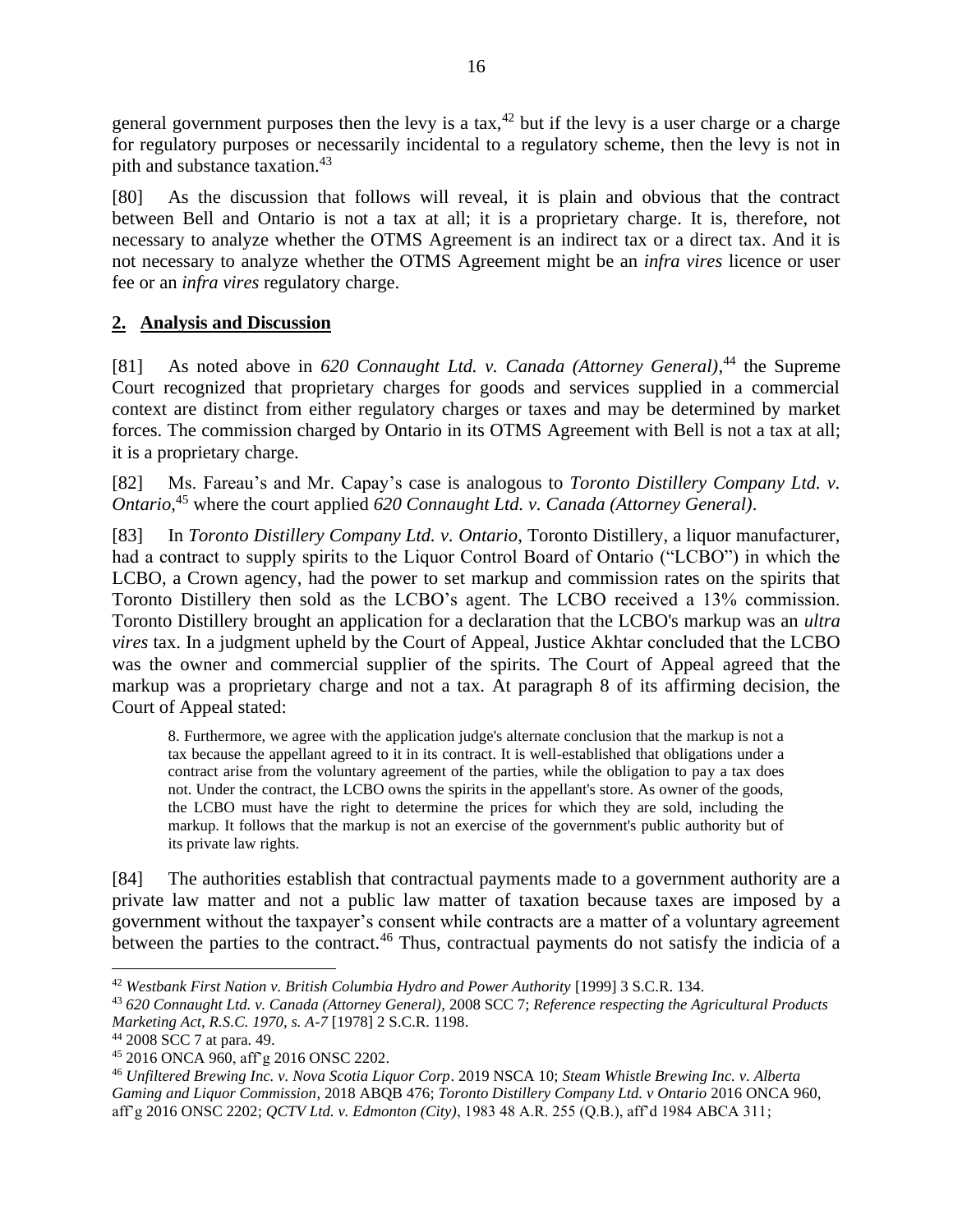tax of being an imposed obligation.

[85] I, therefore, conclude that in the immediate case, it is plain and obvious that the Plaintiffs do not have a cause of action based on *ultra vires* taxes.

### <span id="page-16-0"></span>**H. The Plaintiffs' Statutory Cause of Action**

[86] The Plaintiffs allege that Bell and Ontario breached the *Telecommunications Act* or decisions made under the Act. They allege that Bell and Ontario did not provide notice of the rates for collect calls contrary to CRTC decisions made under s. 24 of the Act, which states:

24. The offering and provision of any telecommunications service by a Canadian carrier are subject to any conditions imposed by the Commission or included in a tariff approved by the Commission.

[87] The Plaintiffs alleged that Bell and Ontario breached: (a) Telecom Order CRTC 95-316; (b) Telecom Decision CRTC 98-8; (c) Telecom Regulatory Policy CRTC 2015-546; and (d) Telecom Regulatory Policy CRTC 2016-295. They alleged that these CRTC decisions require Bell to "make detailed information available to consumers and callers regarding the amounts charged by or on behalf of Bell with respect to payphone calls", that Bell did not do so, and that Ontario authorized, consented to, or participated in Bell's omission.

[88] Section 72(1) of the *Telecommunications Act* provides a statutory cause of action for acts or omissions contrary to the Act or a decision made under the Act. Section 72(1) states:

72 (1) Subject to any limitation of liability imposed in accordance with this or any other Act, a person who has sustained loss or damage as a result of any act or omission that is contrary to this Act or any special Act or a decision or regulation made under either of them may, in a court of competent jurisdiction, sue for and recover an amount equal to the loss or damage from any person who engaged in, directed, authorized, consented to or participated in the act or omission.

[89] However, s. 72(3) of the *Telecommunications Act* provides an exception to the statutory right of action in s. 72(1). Under s. 72(3), there is no statutory right of action for an action for breach of contract, or an action for damages in relation to a rate. Section 72(3) states:

*Exception*

72(3) Nothing in subsection (1) or (2) applies to any action for breach of a contract to provide telecommunications services or any action for damages in relation to a rate charged by a Canadian carrier.

[90] In the immediate case, I agree with the Defendants' argument that the Plaintiffs' action about their alleged respective failures to give notice of the rates of the collect calls is "in relation to a rate" and accordingly the Plaintiffs' statutory cause of action for breaches of the Act is caught by the exception found in s. 72(3) of the *Telecommunications Act*, and they should take their grievances to the CRTC.

[91] While I cautioned in *Nelson v. Telus Communications Inc. (Part 2)*, <sup>47</sup> that s. 72(3) should not be given an under-inclusive or an over-inclusive interpretation, the case law establishes that

*Abernethy-Lougheed Logging Co. (Trustee of) v British Columbia*, [1938] 2 D.L.R. 790 (B.C.S.C.) rev'd but aff'd on this point at paras. 54-55 526 (B.C.C.A.).; *Lynch v. The Canada Northwest Land Company* (1891), 19 S.C.R. 204 at p. 208.

<sup>47</sup> 2021 ONSC 23, aff'd 2021 ONCA 751.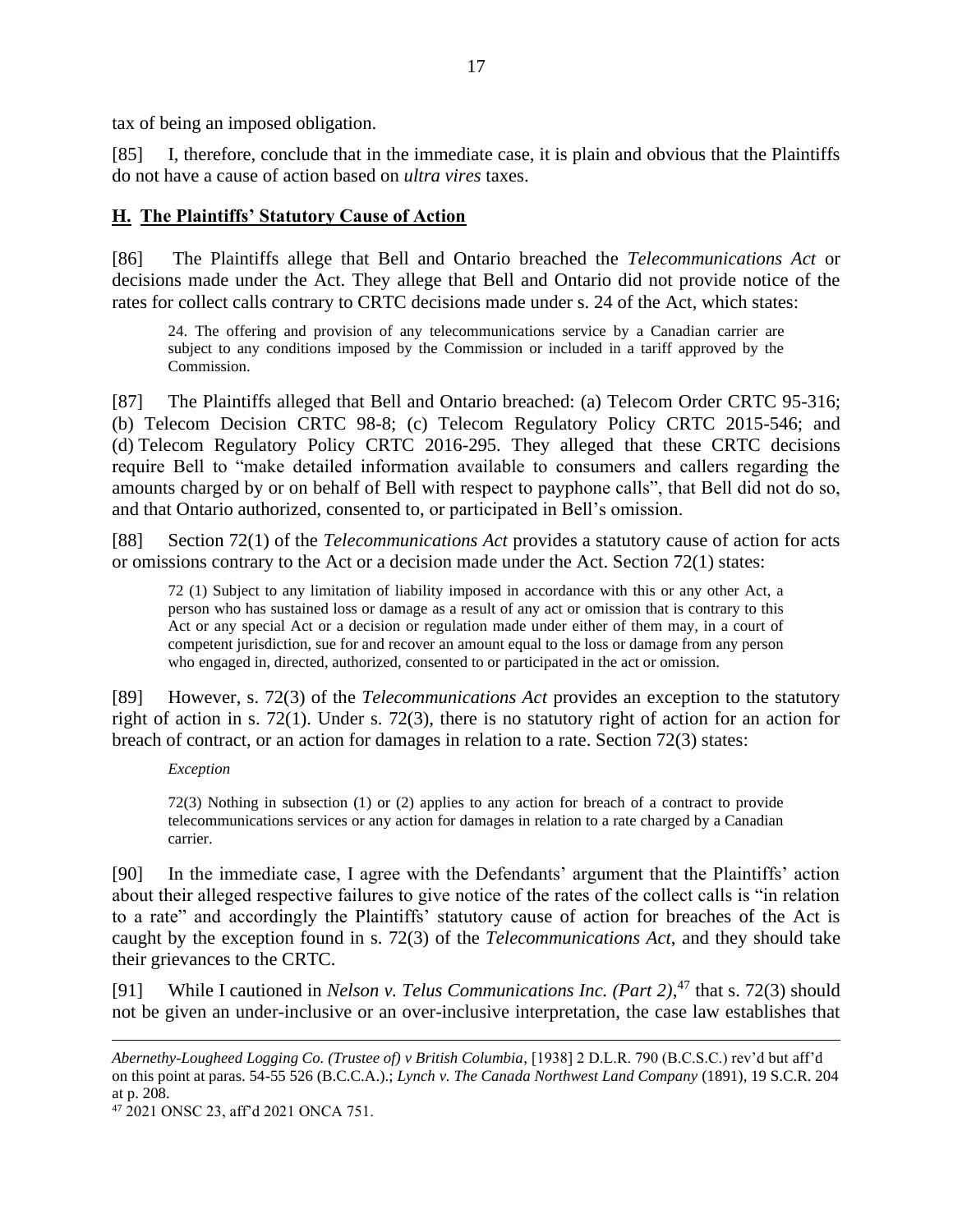the exception in s. 72(3) of the *Telecommunications Act* has been given an expensive operation because what is "in relation to a rate" has been given a broad interpretation.<sup>48</sup> Courts have applied s. 72(3) to stay or dismiss proceedings that pleaded causes of action based on negligence, breach of fiduciary duty, unlawful interference with economic relations, and unjust enrichment.<sup>49</sup>

[92] It is painfully plainly obvious that all of the Plaintiffs' causes of action are in relation to rates. In the Statement of Claim, the Plaintiffs seek \$152 million for loss and damage from unconscionable rates. Should the action be certified, the Plaintiffs plan to call expert evidence to quantify the Class Members' damages based on what the court would determine are reasonable calling rates for prisoners of Ontario correctional institutions. The orders and directives of the CRTC alleged to be breached are in whole or in part in relation to rates. The pith and substance of all of the Plaintiffs' causes of action is that prisoners in Ontario's correctional facilities entered into unconscionable contracts with Bell because of unconscionable rates. The prisoners complain that had no notice of the unconscionable rates before or during the initiating of the collect call. They allege that when they placed collect calls from the prisons, they had no choice but to pay the unconscionable rates, which rates are variously described as "excessive", "exorbitant" and "astronomical". The Plaintiffs cannot back away from the circumstance that the pith and substance, heart and soul, and letter and spirit of their proposed class action is rates.

[93] It is plain and obvious that the Plaintiffs do not have a statutory cause of action under s.72(1) of the *Telecommunications Act* because of the exemption set out in s. 72(3) of the Act.

## <span id="page-17-0"></span>**I. The Defendants' Jurisdiction Motion**

[94] The Plaintiffs advance the following causes of action against Bell and Ontario respectively: (a) breach of the *Telecommunications Act* pursuant to a statutory cause of action; and (b) unjust enrichment. The Plaintiffs advance the following causes of action only against Bell: (c) breach of consumer protection legislation; and (d) unconscionable contracts. The Plaintiffs advance the following causes of action only against Ontario: (e) breach of fiduciary duty; and (f) imposition of an *ultra vires* tax. For the reasons set out above, the statutory cause of action and the action based on an *ultra vires* tax have been struck. By cross-motions, the Defendants ask that the balance of the Plaintiffs' actions be stayed because the CRTC is the tribunal that ought to determine the Plaintiffs' grievances.

[95] As described above, the CRTC has an expansive jurisdiction to regulate the telecommunications industry in Canada. Included within its jurisdiction is the setting of rates for telephone calls of various sorts including collect calls. The CRTC sets rates or it may exercise a discretion to forgo setting the rates when it is satisfied that there is a competitive marketplace adequate for the task. The CRTC has the jurisdiction to impose terms and conditions on the delivery of telecommunications services.

[96] Excepting the non-viable actions for *ultra vires* taxes, discussed above, and the statutory cause of action pursuant to s. 72(1) of the *Telecommunications Act*, discussed above, the pith and substance of all the Plaintiffs' causes of action are in the wheelhouse of the CRTC's broad jurisdiction to resolve disputes and its broad remedial authority. Determining the reasonableness

<sup>48</sup> *Sprint Canada Inc. v Bell Canada*, [1997] O.J. No. 4772 (Gen. Div.); *British Columbia Telephone v. Shaw Cable Systems*, [1995] 2 SCR 739; *Slattery (Trustee of) v. Slattery*, [1993] 3 S.C.R. 430.

<sup>49</sup> *Sprint Canada Inc. v Bell Canada*, [1997] O.J. No. 4772 (Gen. Div.).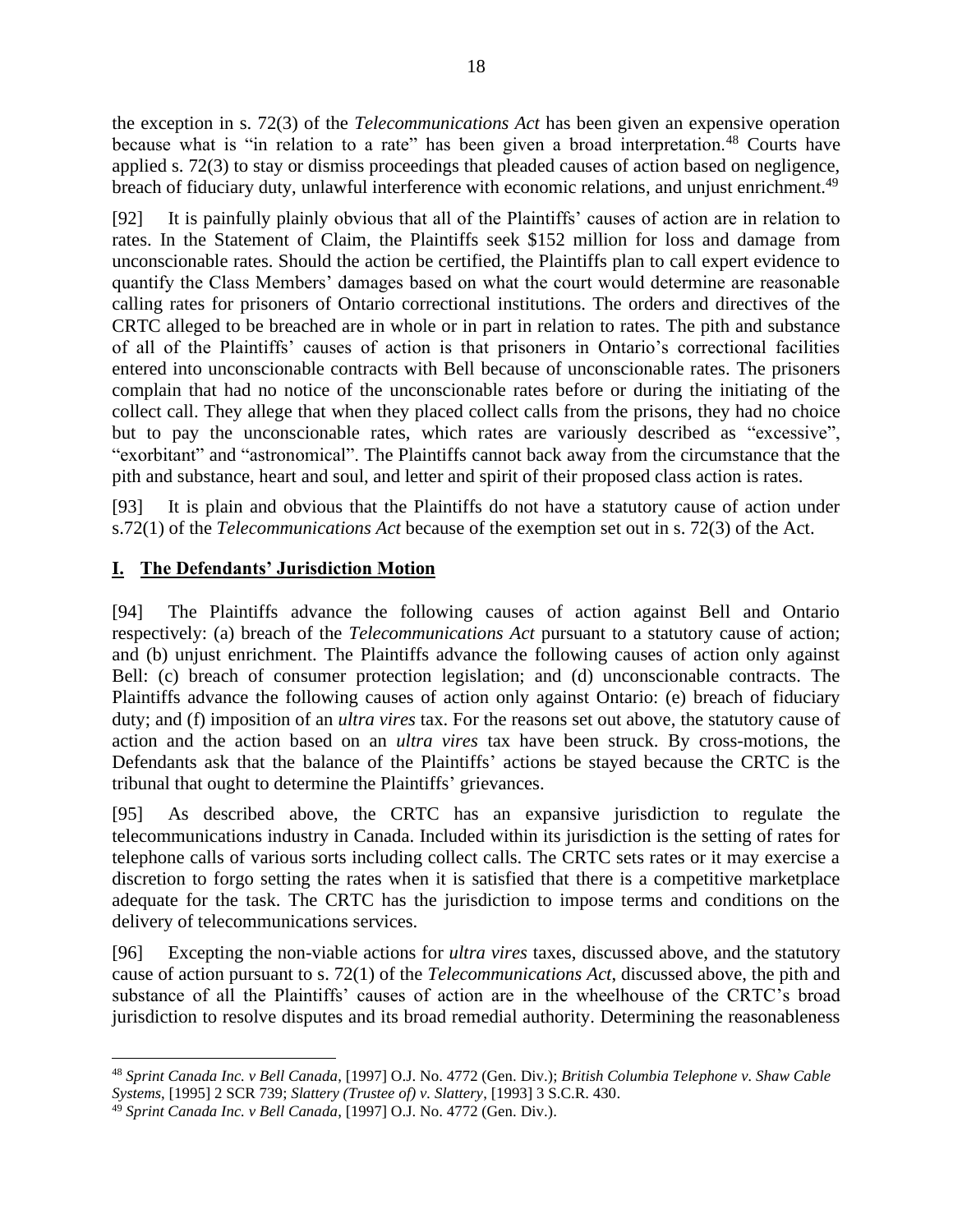of rates is a central responsibility of the CRTC and courts routinely recognize that the CRTC has a specialized expertise to assess rates and the reasonableness and fairness or rates.

[97] In cases such as: *Nelson v. Telus Communications Inc. (Part 2)*, <sup>50</sup> *Iris Technologies Inc., et al. v. Telus Communications Company*, <sup>51</sup> *Bazos v. Bell Media Inc*., <sup>52</sup> *Penney v. Bell Canada*; 53 *MTS Allstream Inc. v. Telus Communications Company*; <sup>54</sup> *Allarco Entertainment 2008 Inc. v. Rogers Communications Inc*., <sup>55</sup> *Shaw Cablesystems (SMB) Ltd. v. MTS Communications Inc*., 56 *B & W Entertainment Inc. v. Telus Communications Inc*.; <sup>57</sup> *934691 Ontario Inc. v. Bell Canada*; <sup>58</sup> and *Mahar v. Rogers Cablesystems Ltd.*, <sup>59</sup> courts have recognized that where the adjudication of a dispute would require a consideration of the legislative scheme administered by the CRTC, then the court ought not to exercise any jurisdiction to hear the matter even where some of the relief being sought may not precisely be available from the CRTC.

[98] In *Mahar v. Rogers Cablesystems Ltd*., <sup>60</sup> Justice Sharpe stated at paragraphs 16-17 and 35:

16. I express no opinion as to the merit or lack thereof in the substantive claim of the applicant. It is, however, clear that the regulations under the *Broadcasting Act* and the interpretation of those regulations, are not only a central substantive component of the applicant's case, but indeed the focus of the relief that the applicant seeks. To decide this case would require a detailed consideration and interpretation of those regulations. That exercise would require consideration of how those regulations operate in the overall framework of the scheme established by the Act and by the Regulations as that scheme is administered by the CRTC.

17. I have concluded that given the nature of the claim and relief sought, this court does not have jurisdiction to dispose of the application and alternatively, that even if the court does have jurisdiction, it would not be an appropriate exercise of the discretion of the court to proceed with this matter with a view to granting declaratory relief. […]

[99] Once again, a conclusion is painfully obvious. The pith and substance of the Plaintiffs' remaining causes of action are: (a) within the jurisdiction of the CRTC to resolve; (b) meaningful remedies are available from the CRTC; (c) the subject matter of the dispute is at the heart of the telecommunications scheme administered by the CRTC; (d) the CRTC has the subject matter expertise to decide the dispute and the Superior Court of Justice does not; and (e) a ruling by the Superior Court runs the risk of discombobulating the national policies and administration of telecommunications service providers. In these circumstances, a superior court ought to stay its jurisdiction and defer to the jurisdiction and expertise of the CRTC.

[100] I, therefore, conclude it would not be an appropriate exercise of this court's jurisdiction to proceed with the Plaintiffs' remaining causes of action and those actions should be permanently stayed.

<sup>50</sup> 2021 ONSC 23, aff'd 2021 ONCA 751.

<sup>51</sup> 2019 ONSC 2502.

<sup>52</sup> 2018 ONSC 6146.

<sup>53</sup> 2010 ONSC 2801.

<sup>54</sup> 2009 ABCA 372.

<sup>55</sup> [2009] O.J. No. 5252 (S.C.J.).

<sup>56</sup> 2006 MBCA 29.

<sup>57</sup> [2005] O.J. No. 4564 (S.C.J.).

<sup>58</sup> [2002] O.J. No. 3211 (C.A.), leave to appeal to the S.C.C. ref'd [2002] S.C.C.A. No. 421.

<sup>59</sup> (1995), 25 O.R. 9 (3d) 690 (Gen. Div.).

<sup>60</sup> (1995), 25 O.R. 9 (3d) 690 (Gen. Div.).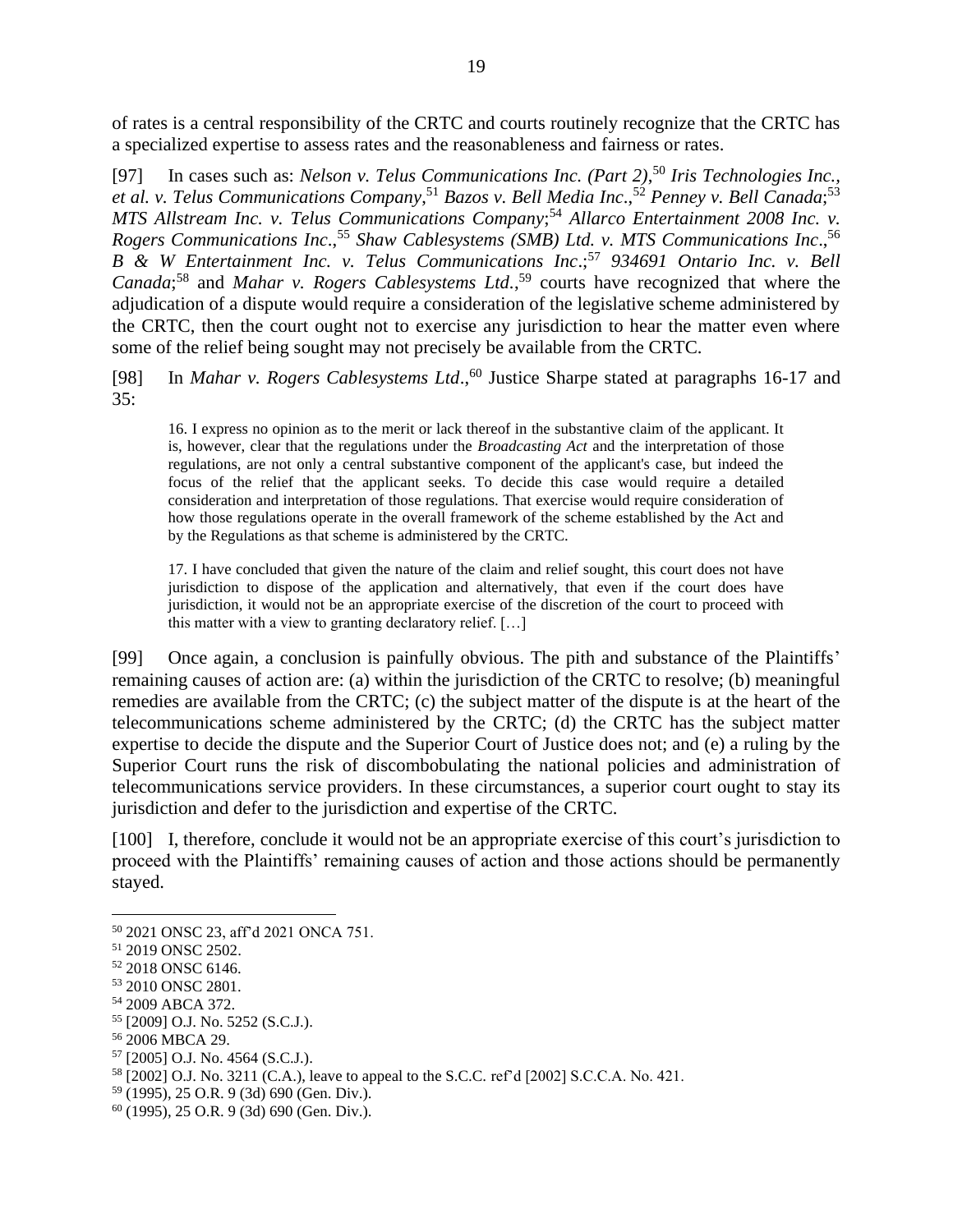## <span id="page-19-0"></span>**J. Certification Motion**

[101] In so far as the Plaintiffs' certification motion is concerned, I have determined that the Plaintiffs do not satisfy the cause of action criterion with respect to the cause of action for *ultra vires* taxes and the statutory cause of action pursuant to s. 72 (1) of the *Telecommunications Act*. I make no other determinations. The Plaintiffs' proposed class action is permanently stayed.

## <span id="page-19-1"></span>**K. Conclusion**

[102] For the above reasons, I dismiss the Plaintiffs' action against Ontario for unlawful taxes and its statutory cause of action pursuant to s. 72(1) of the *Telecommunications Act* and I permanently stay the balance of the Plaintiffs' causes of action.

[103] If the parties cannot agree about the matter of costs, they may make submissions in writing beginning with the Defendants' submissions within twenty days of the release of these reasons for decision, followed by the Plaintiffs' submissions within a further twenty days.

Percel, J

Perell, J.

Released: April 26, 2022.